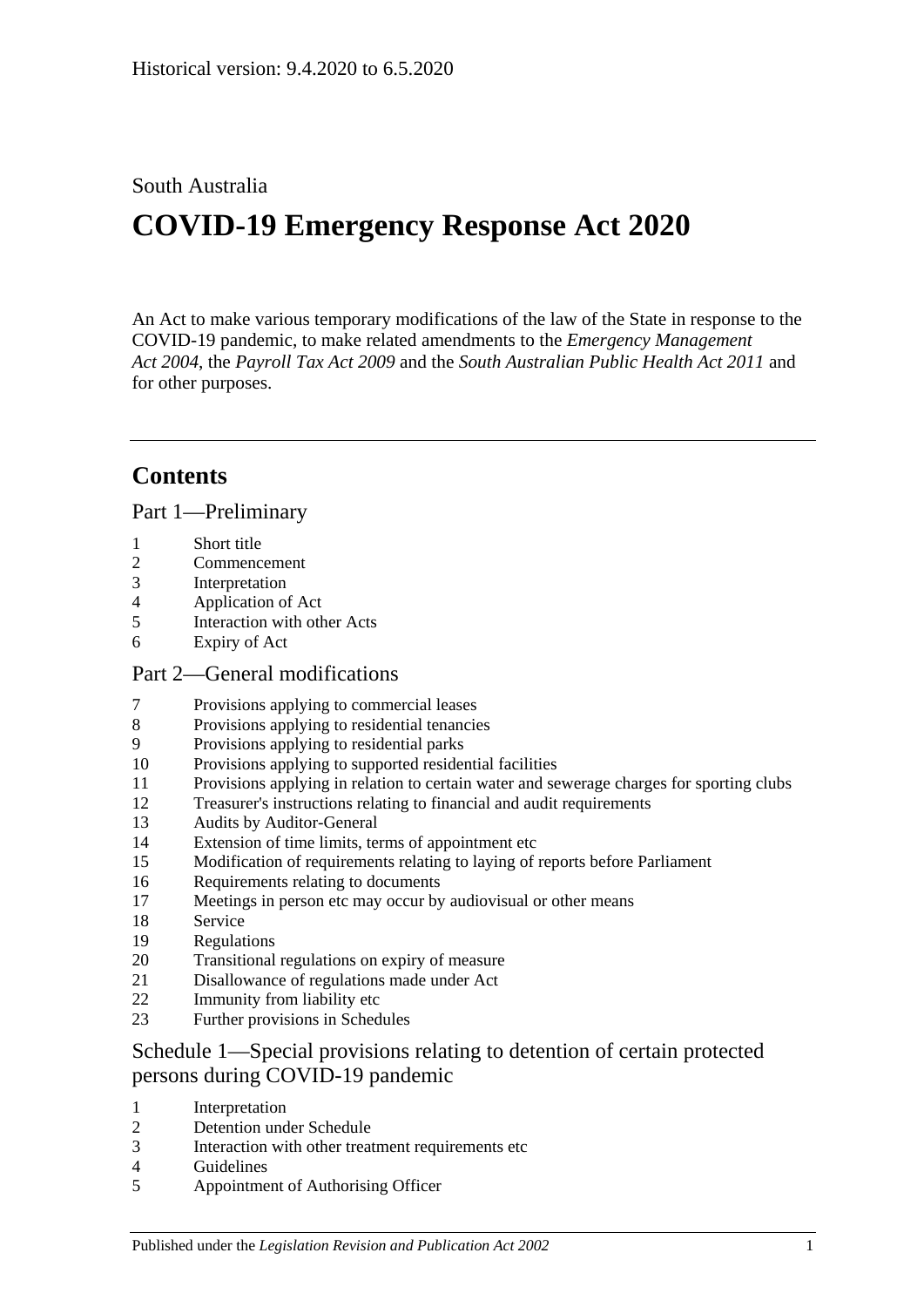- 6 [Authorising Officer may give directions](#page-21-0)
- 7 [Delegation](#page-22-0)
- 8 [Authorised officers](#page-22-1)
- 9 Powers of authorised [officers to detain protected person etc](#page-22-2)
- 10 [Additional powers of guardians during COVID-19 pandemic](#page-23-0)
- 11 [Certain persons at prescribed premises may detain protected persons during COVID-19](#page-24-0)  [pandemic](#page-24-0)
- 12 [Detention of protected persons where no guardian](#page-24-1)
- 13 [Duration of detention period](#page-25-0)
- 14 [Extension of detention period and other orders by Tribunal](#page-25-1)
- 15 [Periodic review of detention by Authorising Officer](#page-26-0)
- 16 [Review by Authorising Officer on application of aggrieved person](#page-26-1)
- 17 [Review of decisions by Tribunal](#page-26-2)
- 18 [Tribunal may give advice, direction or approval](#page-27-0)
- 19 [Offence to remove protected person from place of detention etc](#page-27-1)

### Schedule [2—Temporary modification of particular State laws](#page-27-2)

#### Part 1—*Emergency Management Act 2004*

1 Modification of *[Emergency Management Act](#page-27-3) 2004*

#### Part 2—*Environment Protection Act 1993*

2 Modification of *[Environment Protection Act](#page-29-0) 1993*

#### Part 3—*Parliamentary Committees Act 1991*

3 Modification of *[Parliamentary Committees Act](#page-29-1) 1991*

#### Part 4—*Public Finance and Audit Act 1987*

4 Modification of *[Public Finance and Audit Act](#page-31-0) 1987*

## Part 5—*South Australian Public Health Act 2011*

5 Modification of *[South Australian Public Health Act](#page-31-1) 2011*

#### Schedule [3—Related amendments](#page-32-0)

#### Part 1—Related amendments to *Emergency Management Act 2004*

- 1 [Amendment of section 32—Protection from liability](#page-32-1)
- 2 [Insertion of section 32A](#page-32-2)<br>32A COVID-19-Crow COVID-19—Crown immunity

#### Part 2—Related amendments to *Payroll Tax Act 2009*

3 [Amendment of Schedule 2—South Australia specific provisions](#page-33-0)<br>17A IobKeeper Payment JobKeeper Payment

#### Part 3—Amendment of *South Australian Public Health Act 2011*

4 [Insertion of section 103A](#page-33-1)<br>103A COVID-19-Crown COVID-19—Crown immunity

#### [Legislative history](#page-35-0)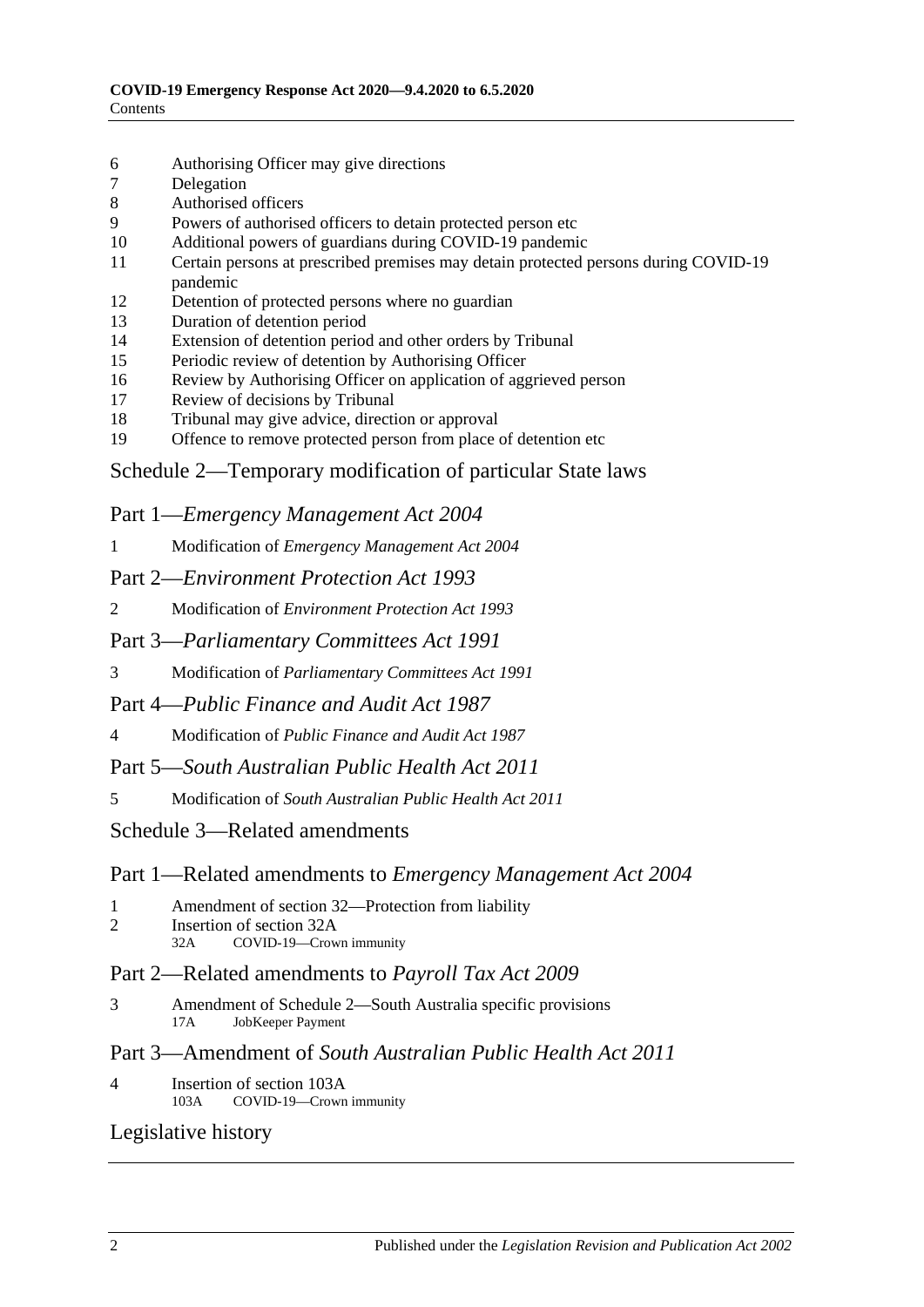## <span id="page-2-0"></span>**The Parliament of South Australia enacts as follows:**

# **Part 1—Preliminary**

#### <span id="page-2-1"></span>**1—Short title**

This Act may be cited as the *COVID-19 Emergency Response Act 2020*.

#### <span id="page-2-2"></span>**2—Commencement**

- (1) Subject to this section, this Act comes into operation on the day on which it is assented to by the Governor.
- (2) [Sections](#page-3-1) 7 to [9](#page-9-0) (inclusive) will be taken to have come into operation on 30 March 2020.

#### <span id="page-2-3"></span>**3—Interpretation**

In this Act, unless the contrary intention appears—

*instrument* includes any document that affects legal rights or obligations;

*relevant declaration* means a declaration under Part 4 Division 3 of the *[Emergency](http://www.legislation.sa.gov.au/index.aspx?action=legref&type=act&legtitle=Emergency%20Management%20Act%202004)  [Management Act](http://www.legislation.sa.gov.au/index.aspx?action=legref&type=act&legtitle=Emergency%20Management%20Act%202004) 2004*.

#### <span id="page-2-4"></span>**4—Application of Act**

It is the intention of the Parliament that this Act apply within the State and outside the State to the full extent of the extraterritorial legislative capacity of the Parliament.

#### <span id="page-2-5"></span>**5—Interaction with other Acts**

Except as is provided in this Act, this Act is in addition to and does not limit, or derogate from, the provisions of any other Act or law.

#### <span id="page-2-6"></span>**6—Expiry of Act**

- <span id="page-2-7"></span>(1) The Minister—
	- (a) may, by notice in the Gazette, fix a day, or days, on which particular provisions of—
		- (i) [Part](#page-3-0) 2; or
		- (ii) [Schedule](#page-19-0) 1; or
		- (iii) [Schedule](#page-27-2) 2,

will expire; and

- <span id="page-2-8"></span>(b) must, by notice in the Gazette, fix a day on which—
	- (i) all provisions of [Part](#page-3-0) 2 (other than [section](#page-17-0) 20); and
	- (ii) all provisions of [Schedule](#page-19-0) 1; and
	- (iii) all provisions of [Schedule](#page-27-2) 2,

will expire (if they have not previously expired in accordance with [paragraph](#page-2-7) (a)); and

(c) may, by notice in the Gazette, fix a day on which this Act will finally expire.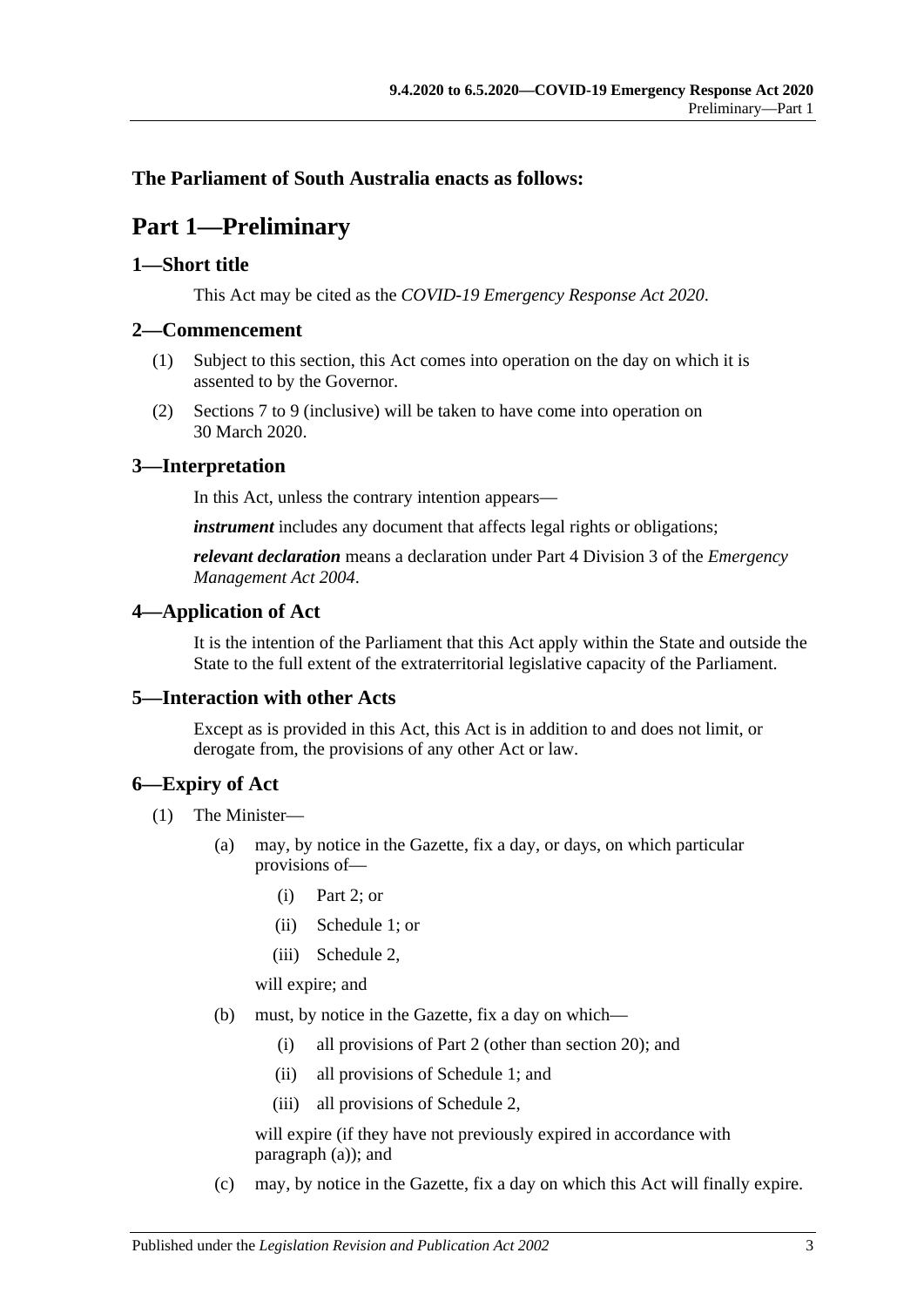- (2) The day fixed by the Minister for the purposes of [subsection](#page-2-8)  $(1)(b)$  must be—
	- (a) the day on which all relevant declarations relating to the outbreak of the human disease named COVID-19 within South Australia have ceased (provided that the Minister is satisfied that there is no present intention to make a further such declaration); or
	- (b) the day falling 6 months after the commencement of this section,

whichever is the earlier.

(3) For the avoidance of doubt (and without derogating from section 16 of the *[Acts](http://www.legislation.sa.gov.au/index.aspx?action=legref&type=act&legtitle=Acts%20Interpretation%20Act%201915)  [Interpretation Act](http://www.legislation.sa.gov.au/index.aspx?action=legref&type=act&legtitle=Acts%20Interpretation%20Act%201915) 1915*), the expiry of a provision of this Act under this section does not affect the validity or operation of anything done in accordance with the provision before that expiry.

**Note—**

This means, for example, that a contract executed in accordance with any modified requirements under [section](#page-15-0) 16 would remain validly executed even after the expiry of that section.

# <span id="page-3-0"></span>**Part 2—General modifications**

#### <span id="page-3-1"></span>**7—Provisions applying to commercial leases**

- (1) Despite any provision of a relevant Act, or any other Act or law, the provisions of this section apply during the prescribed period in relation to a commercial lease.
- (2) The provisions of a commercial lease will be taken to be modified to the extent necessary to give effect to the operation of this section.
- (3) If a lessee is suffering financial hardship as a result of the COVID-19 pandemic, a lessor cannot take any prescribed action against the lessee on grounds of a breach of the lease during the prescribed period consisting of—
	- (a) a failure to pay rent; or
	- (b) a failure to pay outgoings; or
	- (c) the business operating under the lease not being open for business during the hours specified in the lease; or
	- (d) any other act or omission of a kind prescribed by the regulations for the purposes of this subsection.
- (4) An act or omission of a lessee required under the laws of the State in response to the COVID-19 pandemic—
	- (a) will be taken not to amount to a breach of a commercial lease; and
	- (b) will not constitute grounds for termination of the lease or the taking of any prescribed action by the lessor against the lessee.
- (5) Unless otherwise agreed between the lessee and the lessor, rent payable under a commercial lease (other than rent or a component of rent determined by reference to turnover) must not, if during the prescribed period the lessee is suffering financial hardship as a result of the COVID-19 pandemic, be increased.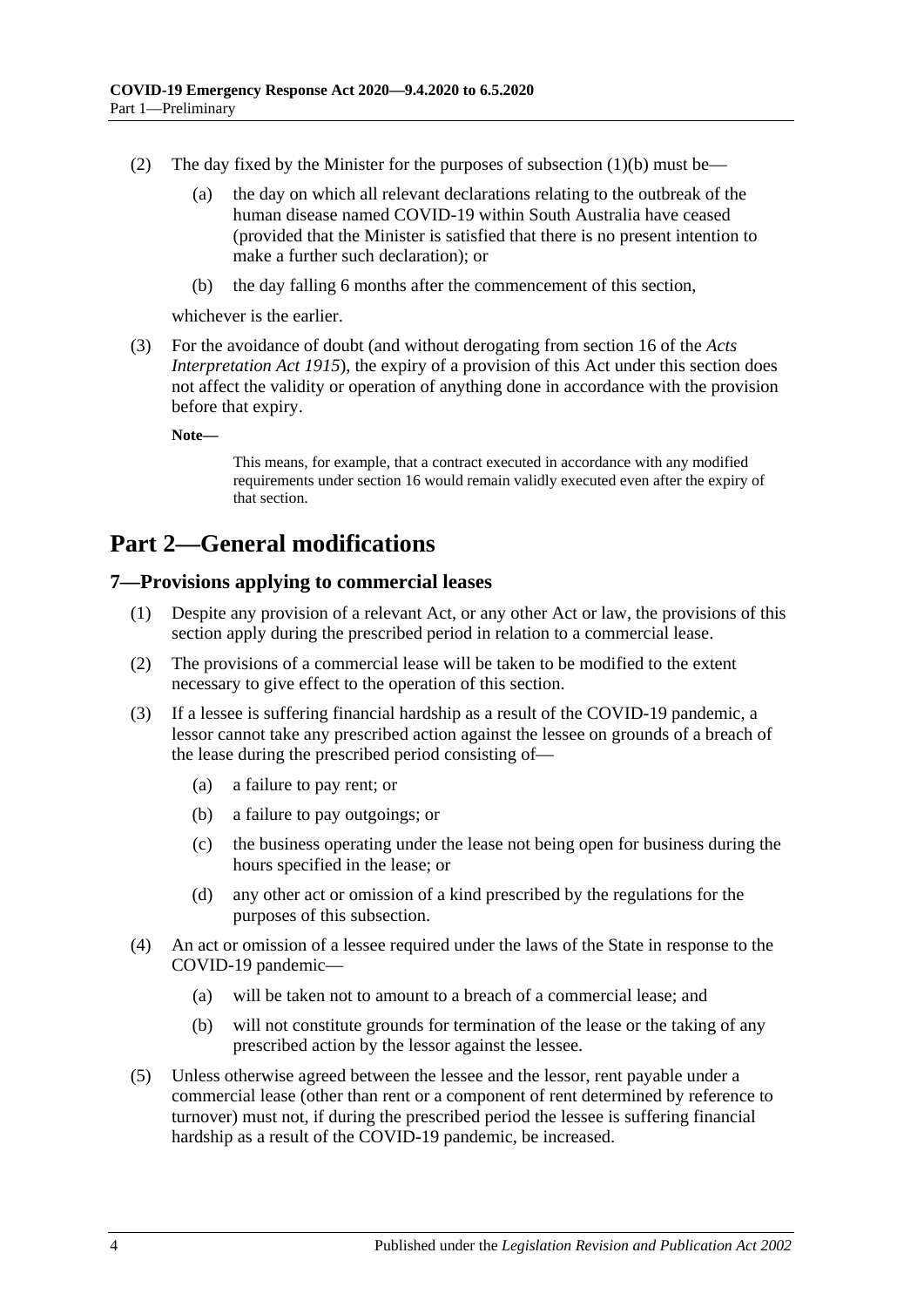- <span id="page-4-0"></span>(6) A lessor must not, during the prescribed period, require a lessee who is suffering financial hardship as a result of the COVID-19 pandemic to pay land tax or reimburse the lessor for the payment of land tax in respect of a commercial lease.
- (7) [Subsection](#page-4-0) (6) does not limit the operation of the terms of a commercial lease, or a provision of an Act, that otherwise prohibits the payment of land tax or reimbursement of land tax to a lessor by a lessee.
- <span id="page-4-2"></span>(8) A party to a commercial lease may apply to the Commissioner for 1 or both of the following:
	- (a) mediation of a dispute in relation to whether or not, for the purposes of this section, a lessee is suffering financial hardship as a result of the COVID-19 pandemic;
	- (b) a determination as to whether or not a lessee is suffering financial hardship as a result of the COVID-19 pandemic.
- <span id="page-4-1"></span>(9) A right of appeal lies to the Magistrates Court against a determination of the Commissioner under [subsection](#page-4-1) (8)(b).
- (10) In addition to the provisions of [subsection](#page-4-2) (8), a party to a commercial lease may apply to the Commissioner for mediation of any other dispute in relation to issues that have arisen in relation to the COVID-19 pandemic—
	- (a) arising from, or related to, the operation of this section; or
	- (b) arising from, or related to, the commercial lease; or
	- (c) related to any other matter relevant to the occupation of the premises or to a business conducted at the premises the subject of the commercial lease.
- (11) The Commissioner may, in exercising any functions or powers under this section in relation to a matter, exercise any of the powers or functions the Commissioner is able to exercise under Part 7 of the *[Fair Trading Act](http://www.legislation.sa.gov.au/index.aspx?action=legref&type=act&legtitle=Fair%20Trading%20Act%201987) 1987* in relation to that matter.
- <span id="page-4-3"></span>(12) If a lessee is suffering financial hardship as a result of the COVID-19 pandemic and during the relevant period—
	- (a) a lessor has taken or commenced, but not yet completed or finalised, a prescribed action (including a prescribed action that has a periodic or ongoing effect); or
	- (b) a lessor has taken or commenced, but not yet completed or finalised, the performance of any other measure (including a measure that has a periodic or ongoing effect) that the lessor would not have been able to undertake or commence during the prescribed period by virtue of the operation of this section; or
	- (c) the operation of the terms of a commercial lease has had effect, or has a periodic or ongoing effect, contrary to the operation of this section,

the action, operation or effect will, insofar as it remains incomplete or ongoing, or has a periodic or ongoing effect, be taken to be stayed or suspended until the end of the prescribed period.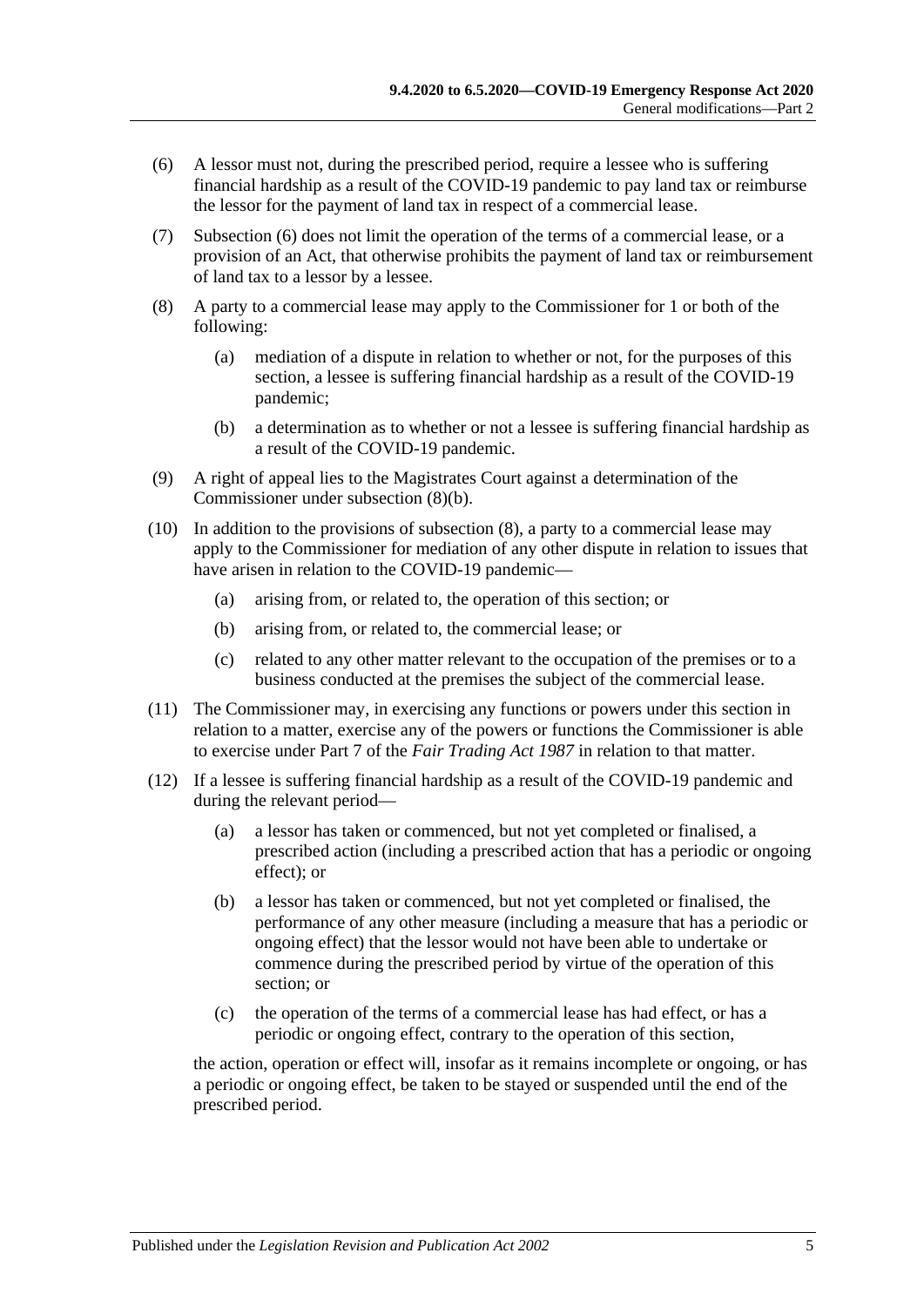- <span id="page-5-0"></span>(13) The Magistrates Court may, on application by a party to a commercial lease—
	- (a) make such orders as it thinks appropriate in the circumstances to mitigate the effect of an action or effect of a matter referred to in [subsection](#page-4-3) (12), insofar as it has been completed or implemented in whole or in part during the relevant period, on grounds that the lessee has suffered financial hardship as a result of the COVID-19 pandemic; and
	- (b) may make such other orders as it thinks fit.
- $(14)$  In [subsections](#page-4-3)  $(12)$  and  $(13)$ —

*relevant period* means the period—

- (a) beginning on the day on which this section commences; and
- (b) ending on the day on which this Act is assented to by the Governor.
- (15) A person must not divulge or communicate personal information, information relating to business processes or financial information (including information about the turnover of a business) obtained in connection with the operation of this section except—
	- (a) with the consent of the person to whom the information relates; or
	- (b) in connection with the administration of this section; or
	- (c) as authorised by the Commissioner; or
	- (d) for the purposes of legal proceedings; or
	- (e) to a police officer or a law enforcement officer of another State, a Territory of the Commonwealth or of the Commonwealth.
- (16) In this section—

*business* means an undertaking (whether or not carried on with a view to profit) involving the manufacture, sale or supply of goods or services;

*commercial lease* means—

- (a) a retail shop lease within the meaning of the *[Retail and Commercial Leases](http://www.legislation.sa.gov.au/index.aspx?action=legref&type=act&legtitle=Retail%20and%20Commercial%20Leases%20Act%201995)  Act [1995](http://www.legislation.sa.gov.au/index.aspx?action=legref&type=act&legtitle=Retail%20and%20Commercial%20Leases%20Act%201995)*; or
- (b) a lease under the *[Landlord and Tenant Act](http://www.legislation.sa.gov.au/index.aspx?action=legref&type=act&legtitle=Landlord%20and%20Tenant%20Act%201936) 1936*, including a retail shop lease to which Part 4 of that Act applies; or
- (c) any other agreement under which a person grants or agrees to grant another person for value a right to occupy premises for carrying on a business—
	- (i) whether or not the right is a right of exclusive occupation; and
	- (ii) whether the agreement is expressed or implied; and
	- (iii) whether the agreement is oral or in writing, or partly oral and partly in writing,

but does not include—

- (d) a lease under the *[Pastoral Land Management and Conservation Act](http://www.legislation.sa.gov.au/index.aspx?action=legref&type=act&legtitle=Pastoral%20Land%20Management%20and%20Conservation%20Act%201989) 1989*; or
- (e) a lease under the *[Crown Land Management Act](http://www.legislation.sa.gov.au/index.aspx?action=legref&type=act&legtitle=Crown%20Land%20Management%20Act%202009) 2009*;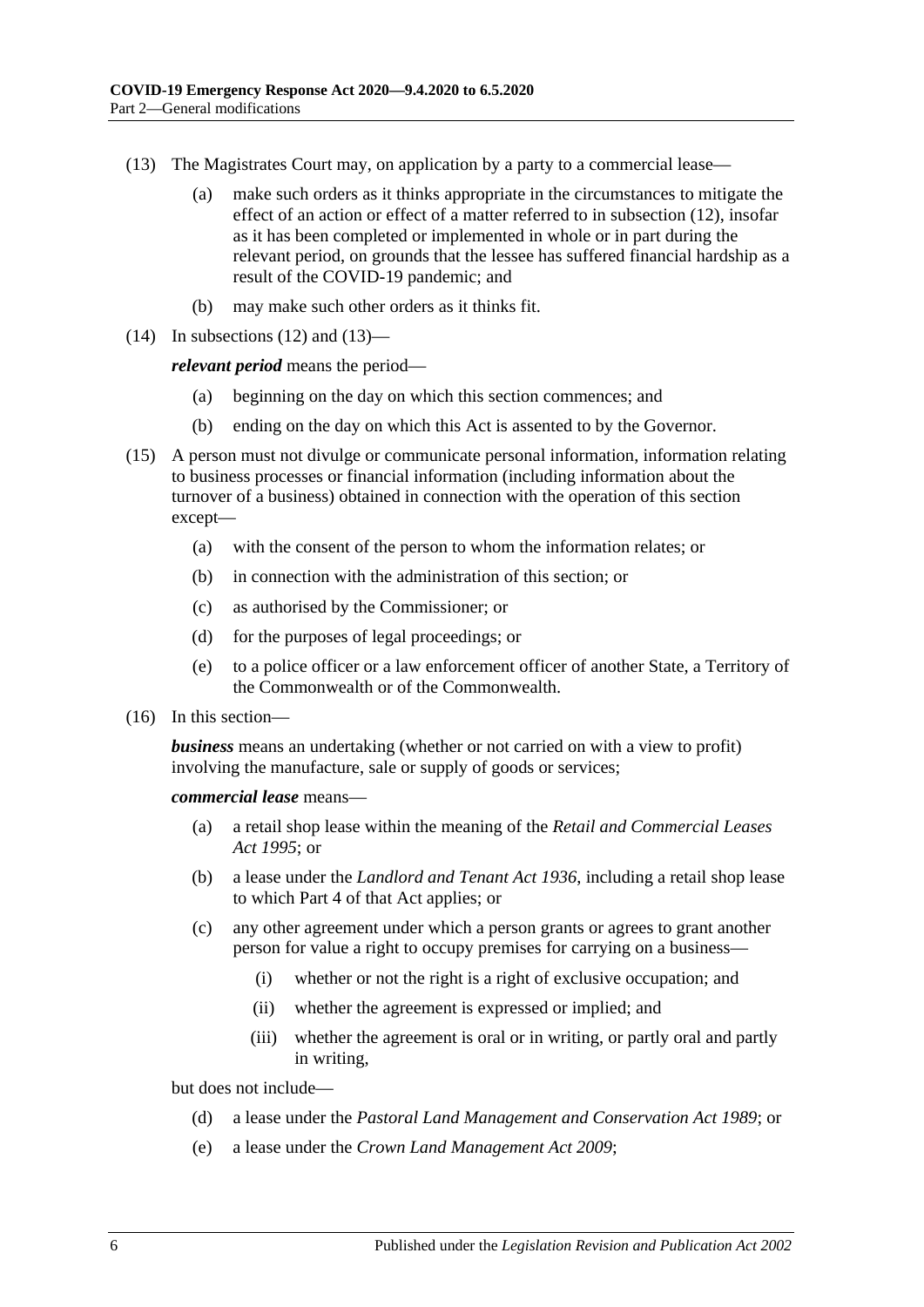*Commissioner* means the person holding or acting in the office of Small Business Commissioner;

*lessee* means the person who has the right to occupy premises under a commercial lease;

*lessor* means the person who grants the right to occupy premises under a commercial lease;

*outgoings* has the same meaning as in the *[Retail and Commercial Leases Act](http://www.legislation.sa.gov.au/index.aspx?action=legref&type=act&legtitle=Retail%20and%20Commercial%20Leases%20Act%201995) 1995*;

*party* to a commercial lease means the lessor or the lessee under a commercial lease;

*prescribed action* means taking action under the provisions of a commercial lease or seeking orders or issuing proceedings in a court for any of the following:

- (a) eviction of the lessee from premises the subject of the commercial lease;
- (b) exercising a right of re-entry to premises the subject of the commercial lease;
- (c) recovery of land;
- (d) distraint of goods;
- (e) forfeiture;
- (f) damages;
- (g) requiring a payment of interest on unpaid rent otherwise payable by a lessee;
- (h) recovery of the whole or part of a security bond under the commercial lease;
- (i) performance of obligations by the lessee or any other person pursuant to a guarantee under the commercial lease;
- (j) possession;
- (k) termination of the commercial lease;
- (l) any other remedy otherwise available to a lessor against a lessee at common law or under the law of this State;

*prescribed period* means the period—

- (a) beginning on the day on which this section comes into operation; and
- (b) ending on the day on which this section expires under [section](#page-2-6) 6;

#### *relevant Act* means—

- (a) the *[Real Property Act](http://www.legislation.sa.gov.au/index.aspx?action=legref&type=act&legtitle=Real%20Property%20Act%201886) 1886*; and
- (b) the *[Retail and Commercial Leases Act](http://www.legislation.sa.gov.au/index.aspx?action=legref&type=act&legtitle=Retail%20and%20Commercial%20Leases%20Act%201995) 1995*; and
- (c) the *[Landlord and Tenant Act](http://www.legislation.sa.gov.au/index.aspx?action=legref&type=act&legtitle=Landlord%20and%20Tenant%20Act%201936) 1936*.

#### <span id="page-6-0"></span>**8—Provisions applying to residential tenancies**

- (1) Subject to this section, the operation of the *[Residential Tenancies Act](http://www.legislation.sa.gov.au/index.aspx?action=legref&type=act&legtitle=Residential%20Tenancies%20Act%201995) 1995* is modified as follows:
	- (a) the terms of any residential tenancy agreement will be taken to be modified to such extent necessary to give effect to the modifications made by this section;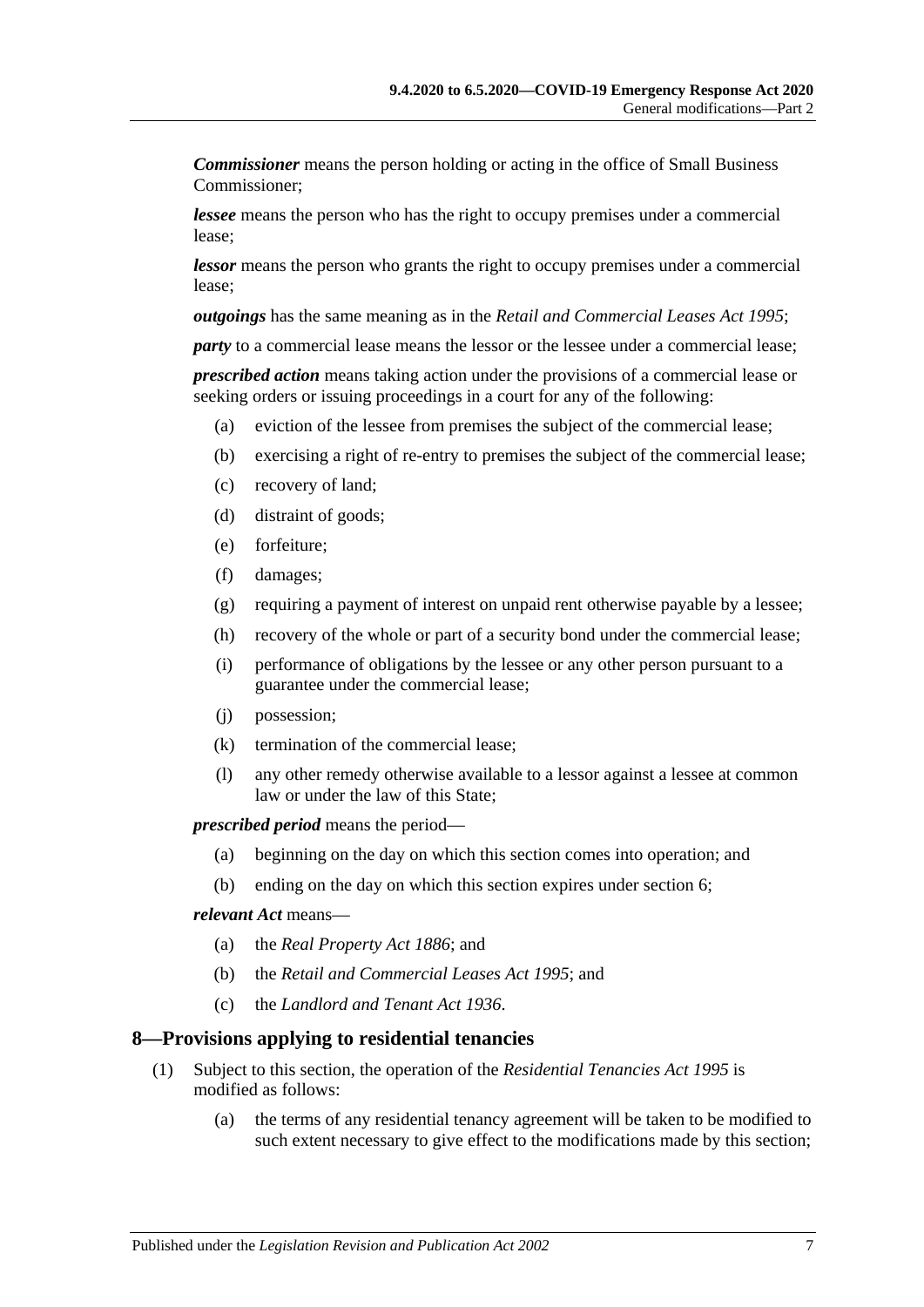- (b) the landlord must not increase the rent payable under a residential tenancy agreement (whether under section 55 of that Act or otherwise);
- (c) except where exceptional circumstances exist, an inspection of premises under that Act may only occur by means of audiovisual or other electronic means that do not involve the landlord or an agent of the landlord physically entering the premises (and the tenant must take such steps as are reasonably necessary to enable such an inspection to occur);
- (d) despite any other provision of that Act, or any other Act or law, an act or omission of the tenant required under the laws of the State in response to the COVID-19 pandemic will be taken not to amount to a breach of a residential tenancy agreement or otherwise amount to grounds for termination of the agreement;
- (e) a tenant may have repairs carried out on the premises (in accordance with any agreement with the landlord relating to such repairs) without seeking prior approval (and section  $68(3)(e)$  and  $(5)$  of that Act will be taken to apply to costs or compensation incurred by or owing to the tenant accordingly);
- (f) section 78A of that Act will be taken not to apply in respect of—
	- (i) a breach of a residential tenancy agreement consisting of a failure to pay rent where the tenant is suffering financial hardship as a result of the COVID-19 pandemic; or
	- (ii) any act or omission of the tenant required under the laws of the State in response to the COVID-19 pandemic;
- (g) a residential tenancy cannot be terminated under that Act solely on the grounds of a breach of a residential tenancy agreement consisting of a failure to pay rent where the tenant is suffering financial hardship as a result of the COVID-19 pandemic;
- (h) the Tribunal cannot terminate a residential tenancy or make an order for possession of the premises in respect of a breach of a residential tenancy agreement consisting of a failure to pay rent where the tenant is suffering financial hardship as a result of the COVID-19 pandemic;
- <span id="page-7-0"></span>(i) on an application under section 89 of that Act relating to financial hardship suffered as a result of the COVID-19 pandemic, the Tribunal may, instead of or in addition to an order terminating the agreement, make such orders as the Tribunal thinks fit;
- (j) on an application under section 89 of that Act, as modified by [paragraph](#page-7-0) (i), the Tribunal must have particular regard to the circumstances of the COVID-19 pandemic (including the need to ameliorate the effects of the pandemic in the State and the need to avoid homelessness during such a public health emergency);
- (k) despite any other Act or law, the Tribunal may, on application or otherwise in proceedings under that Act, make any order it considers appropriate in the circumstances of the COVID-19 pandemic (including an order that specified costs associated with the termination of a residential tenancy agreement be reduced or waived);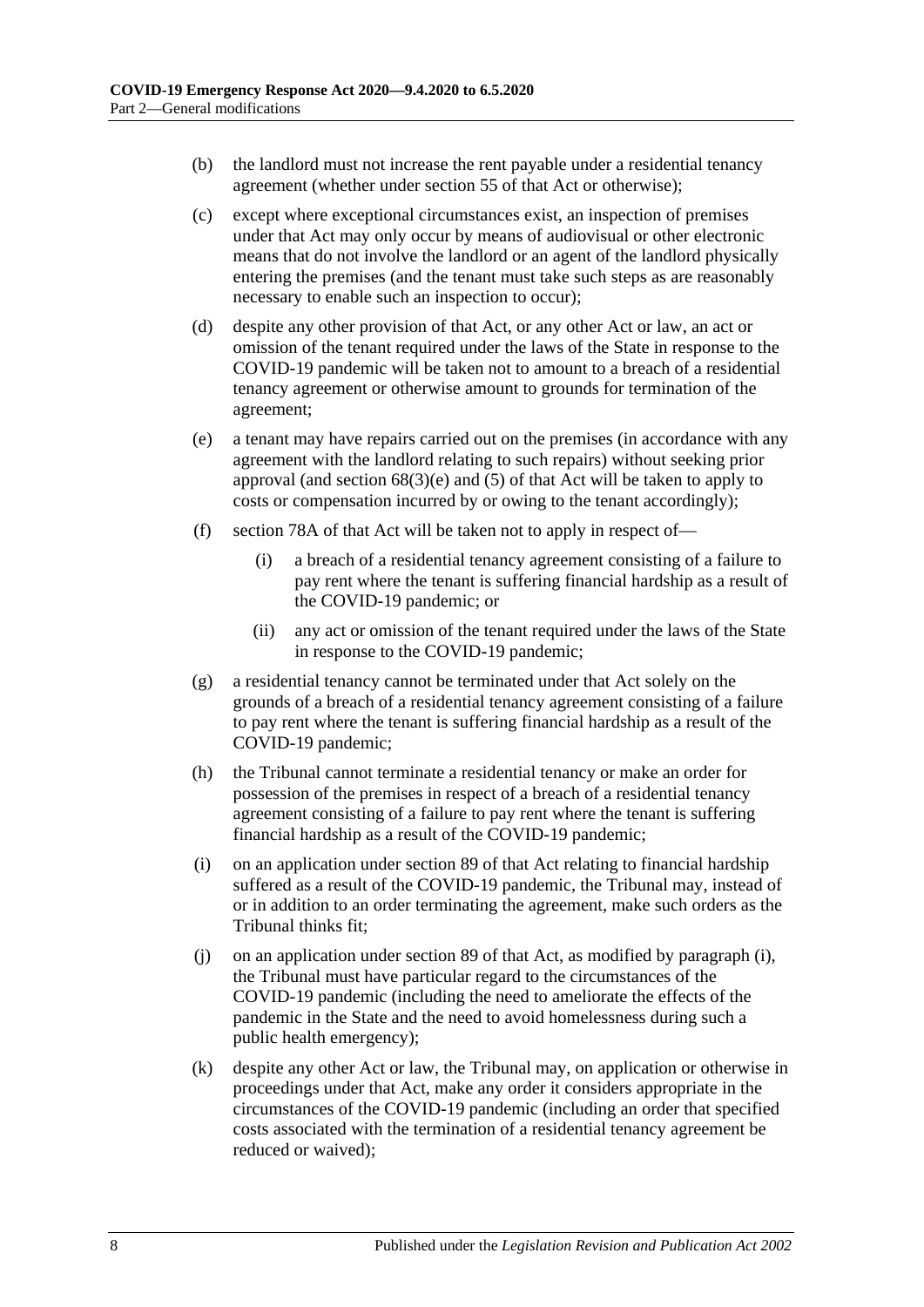- (l) the Tribunal, on an application under section 93 of that Act (whether the application was made before or after the commencement of this section)—
	- (i) must have regard to the circumstances of the COVID-19 pandemic (including the need to ameliorate the effects of the pandemic in the State and the need to avoid homelessness during such a public health emergency); and
	- (ii) may, in a case where a tenant is suffering financial hardship as a result of the COVID-19 pandemic, despite section 93(4)(a), suspend the operation of an order under that section for such period, and on such conditions, as the Tribunal thinks fit; and
	- (iii) may, in a case where a tenant is suffering financial hardship as a result of the COVID-19 pandemic, despite section 93(4a), modify a residential tenancy agreement during such a period of suspended operation so as to reduce the tenant's immediate financial obligations under the agreement;
- (m) the Tribunal may, in relation to an order made under section  $93(4)(a)$  of that Act before the commencement of this section, on an application by a tenant or landlord, further suspend the operation of the order for possession if the tenant is suffering financial hardship as a result of the COVID-19 pandemic;
- (n) the preceding paragraphs will be taken to apply in relation to a rooming house agreement under that Act (where a reference in a preceding paragraph to a provision of that Act will be taken to be a reference to a provision of a corresponding kind under Part 7 of that Act);
- (o) despite any other Act or law, the Tribunal must not make an order requiring interest to be paid on an amount payable by a tenant under a residential tenancy agreement;
- (p) despite a provision of any other Act or law, an order of the Tribunal contemplated by a preceding paragraph may have retrospective effect;
- (q) section 99(4) of that Act does not apply in circumstances where the tenant, or another person lawfully residing in the premises, is self-isolating because they have, or may have, COVID-19;
- (r) section 115 of that Act will be taken not to apply to an agreement or arrangement required by this section or otherwise required to give effect to this section;
- (s) the following matters must not be recorded on a residential tenancies database:
	- (i) a matter consisting of, or relating to, a failure to pay rent due where the tenant is suffering financial hardship as a result of the COVID-19 pandemic;
	- (ii) any other matter that the Tribunal orders not to be so recorded;
	- (iii) any other matter prescribed by the regulations.
- (2) A purported termination or other action in contravention of the *[Residential Tenancies](http://www.legislation.sa.gov.au/index.aspx?action=legref&type=act&legtitle=Residential%20Tenancies%20Act%201995)  Act [1995](http://www.legislation.sa.gov.au/index.aspx?action=legref&type=act&legtitle=Residential%20Tenancies%20Act%201995)* (as modified by this section) will be taken to be void and of no effect.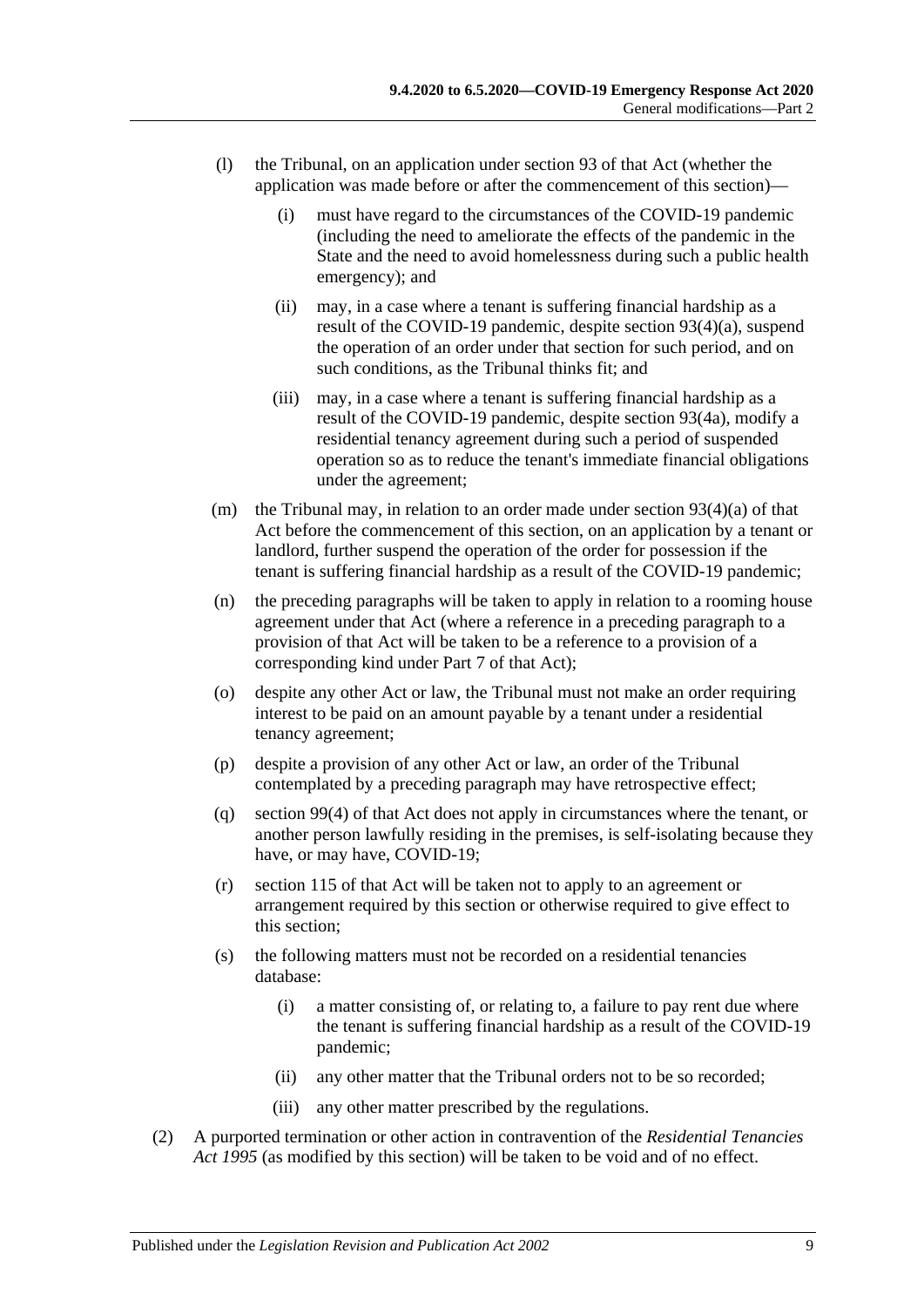- (3) A provision of the *[Residential Tenancies Act](http://www.legislation.sa.gov.au/index.aspx?action=legref&type=act&legtitle=Residential%20Tenancies%20Act%201995) 1995* not referred to in a preceding subsection will be taken to be modified to the extent necessary to give effect to the modifications set out in this section.
- <span id="page-9-1"></span>(4) The Tribunal may, on application by a landlord or tenant under a residential tenancy agreement (whether or not the agreement is still in force), make such of the following orders as the Tribunal thinks fit:
	- (a) an order modifying or suspending any prescribed order of the Tribunal made during the prescribed period in relation to a residential tenancy period;
	- (b) an order confirming, varying or quashing any prescribed action done, or purportedly done, by a landlord under the *[Residential Tenancies Act](http://www.legislation.sa.gov.au/index.aspx?action=legref&type=act&legtitle=Residential%20Tenancies%20Act%201995) 1995* in respect of a residential tenancy agreement during the prescribed period;
	- (c) any other order the Tribunal thinks appropriate to address the consequences of the retrospective commencement of this section.
- (5) An application under [subsection](#page-9-1) (4) must be made within 28 days after the commencement of this section (or such longer period as the Tribunal may allow).
- (6) In making orders under this section, the Tribunal must have regard to the intended effect of the operation of this section as it relates to matters of the relevant kind.
- (7) Section 111 of the *[Residential Tenancies Act](http://www.legislation.sa.gov.au/index.aspx?action=legref&type=act&legtitle=Residential%20Tenancies%20Act%201995) 1995* applies in relation to orders under this section.
- (8) To avoid doubt, the jurisdiction conferred by this section comes within the original jurisdiction of the Tribunal.
- (9) Subject to any regulations under [section](#page-17-0) 20, an order of the Tribunal under this section will be taken to be revoked on the day on which this section expires.
- (10) In this section, a reference to the payment of rent will be taken to include a reference to the payment of an amount relating to water supply and usage.
- (11) A term or phrase used in this section will, unless the contrary intention appears, have the same meaning as in the *[Residential Tenancies Act](http://www.legislation.sa.gov.au/index.aspx?action=legref&type=act&legtitle=Residential%20Tenancies%20Act%201995) 1995*.
- (12) In this section—

*prescribed order* means an order of the Tribunal made, or having effect, during the prescribed period;

*prescribed action*, by a landlord, means an action taken by the landlord that would, if it occurred after the commencement of this section, contravene the *[Residential](http://www.legislation.sa.gov.au/index.aspx?action=legref&type=act&legtitle=Residential%20Tenancies%20Act%201995)  [Tenancies Act](http://www.legislation.sa.gov.au/index.aspx?action=legref&type=act&legtitle=Residential%20Tenancies%20Act%201995) 1995* (as modified by this section);

*prescribed period* means the period commencing on 30 March 2020 and ending on the day on which this Act comes into operation.

#### <span id="page-9-0"></span>**9—Provisions applying to residential parks**

(1) The operation of the *[Residential Parks Act](http://www.legislation.sa.gov.au/index.aspx?action=legref&type=act&legtitle=Residential%20Parks%20Act%202007) 2007* is modified such that the modifications made by [section](#page-6-0) 8 to the *[Residential Tenancies Act](http://www.legislation.sa.gov.au/index.aspx?action=legref&type=act&legtitle=Residential%20Tenancies%20Act%201995) 1995* (including, to avoid doubt, the provisions of [section](#page-6-0) 8 relating to the Tribunal) apply in relation to the *[Residential Parks Act](http://www.legislation.sa.gov.au/index.aspx?action=legref&type=act&legtitle=Residential%20Parks%20Act%202007) 2007* as if a reference in that section to a residential tenancy agreement were a reference to a residential park tenancy agreement, residential park site agreement or residential park agreement (as the case requires).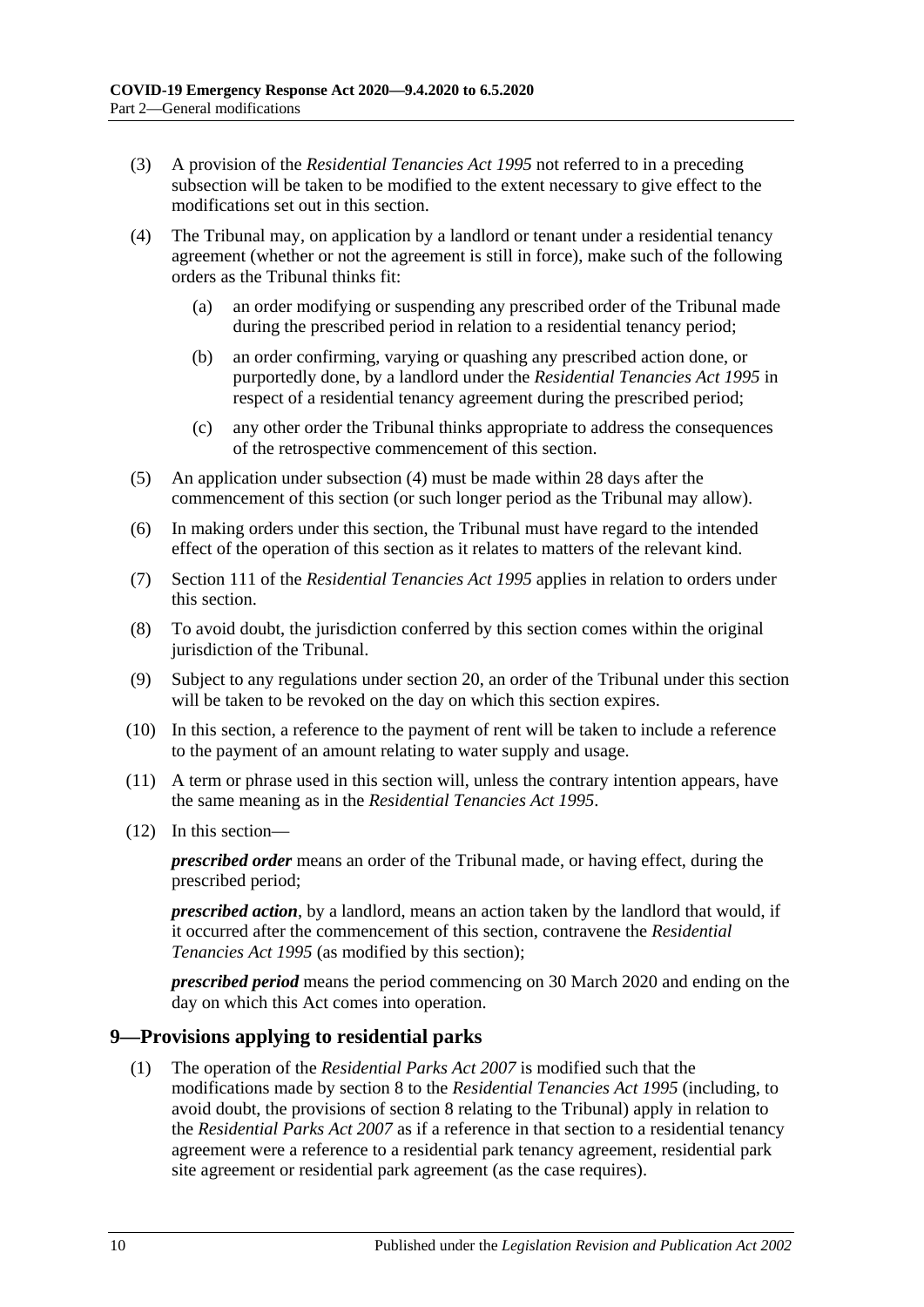- (2) A purported termination or other action in contravention of the *[Residential Parks](http://www.legislation.sa.gov.au/index.aspx?action=legref&type=act&legtitle=Residential%20Parks%20Act%202007)  Act [2007](http://www.legislation.sa.gov.au/index.aspx?action=legref&type=act&legtitle=Residential%20Parks%20Act%202007)* (as modified by this section) will be taken to be void and of no effect.
- (3) A term or phrase used in this section will, unless the contrary intention appears, have the same meaning as in the *[Residential Parks Act](http://www.legislation.sa.gov.au/index.aspx?action=legref&type=act&legtitle=Residential%20Parks%20Act%202007) 2007*.

## <span id="page-10-0"></span>**10—Provisions applying to supported residential facilities**

- <span id="page-10-1"></span>(1) Subject to this section, the operation of the *[Supported Residential Facilities Act](http://www.legislation.sa.gov.au/index.aspx?action=legref&type=act&legtitle=Supported%20Residential%20Facilities%20Act%201992) 1992* is modified as follows:
	- (a) a proprietor cannot take any other action under that Act for the purpose of terminating a resident contract, where—
		- (i) the grounds for termination are a failure of the resident to pay fees and charges under the resident contract; and
		- (ii) the resident is suffering financial hardship as a result of the COVID-19 pandemic;
	- (b) a proprietor cannot increase fees and charges payable in relation to a resident contract;
	- (c) a resident will be taken not to have breached a term of a resident contract or other agreement by complying with a direction or law relating to the COVID-19 pandemic that applies to or regulates residents of supported residential facilities;
	- (d) a proprietor must not give a notice to a resident under section 39 of that Act that purports to be notice of a proposed termination on grounds of failure to pay fees or charges if the resident is suffering financial hardship as a result of the COVID-19 pandemic;
	- (e) a proprietor cannot make an application under section 43 of that Act in relation to a dispute consisting of a failure to pay fees and charges if the resident is suffering financial hardship as a result of the COVID-19 pandemic (and, to avoid doubt, a licensing authority cannot make orders under that section on an application relating to any other kind of dispute that purports to terminate a resident contract or otherwise require payment of fees and charges in relation to such a resident);
	- (f) the Tribunal must not, on a review under section 44 of that Act, make an order that purports to terminate a resident contract or otherwise require a resident to pay fees and charges to the proprietor if the resident is suffering financial hardship as a result of the COVID-19 pandemic;
	- (g) the operation of section 47 of that Act is modified such that—
		- (i) a visit or attendance by a person will only fall within the ambit of that section if it complies with any direction or law applying to or regulating such visits or attendances; and
		- (ii) a person does not commit an offence under section 47(2) if the person is acting in accordance with a direction or law referred to in [subparagraph](#page-10-1) (i);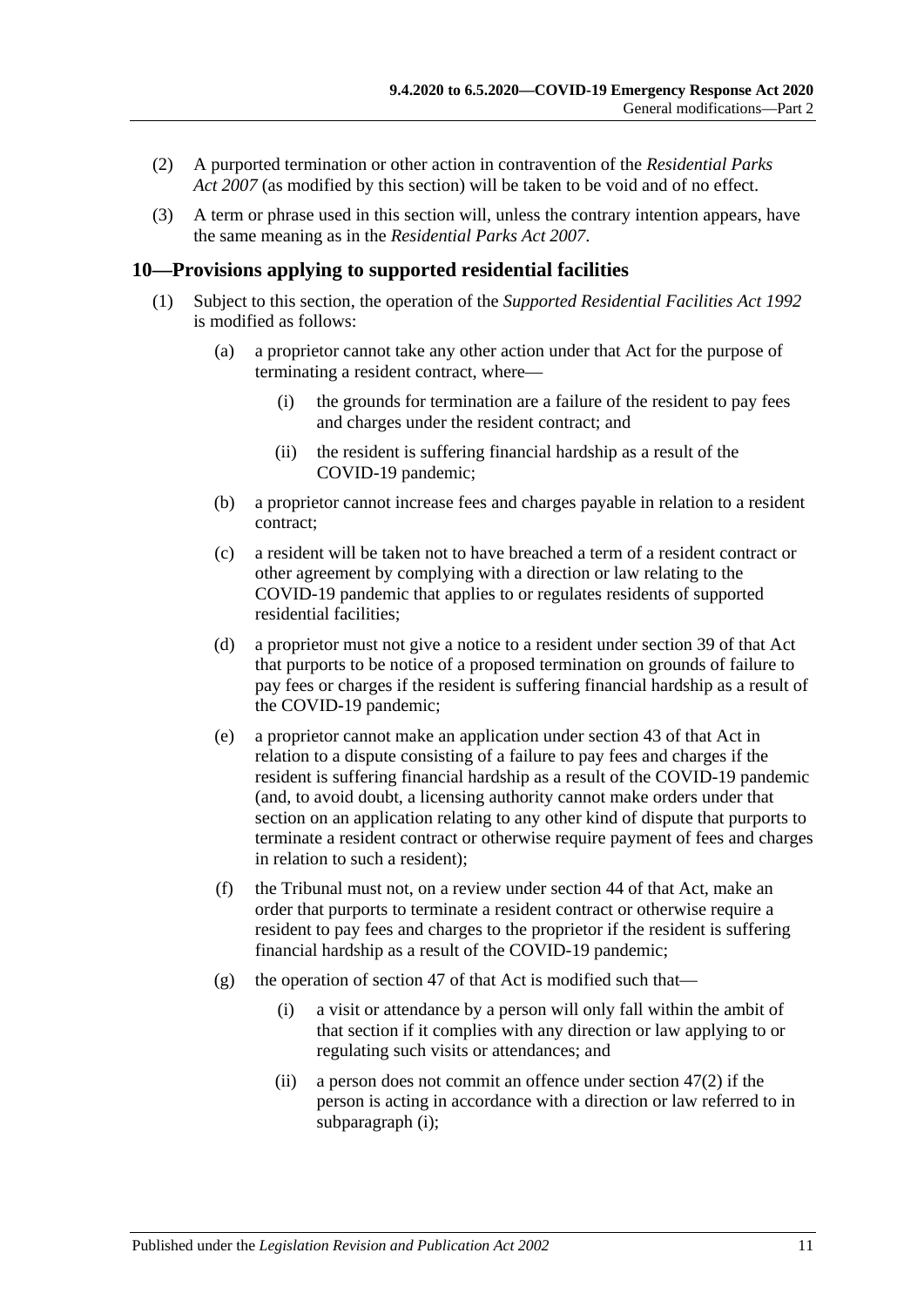- (h) section 50 of that Act will be taken not to apply to an agreement or arrangement required by this section or otherwise required to give effect to this section;
- (i) except where exceptional circumstances exist, an inspection of a supported residential facility under that Act may only occur by means of audiovisual or other electronic means that do not involve an authorised officer physically entering the premises (and the proprietor and residents must take such steps as are reasonably necessary to enable such an inspection to occur);
- (j) a proprietor will be taken not to commit an offence against that Act, or breach a term of a licence or resident contract or other agreement, to the extent that an act or omission of the proprietor is reasonably required to give effect to the modification made by this section, or by any direction or law relating to the COVID-19 pandemic that applies to or regulates supported residential facilities;
- (k) the Tribunal or a licensing authority, in performing a function or exercising a power under that Act, must have regard to the circumstances of the COVID-19 pandemic (including the need to ameliorate the effects of the pandemic in the State and the need to avoid homelessness during such a public health emergency).
- (2) For the purposes of this section, a reference to fees and charges payable in relation to a resident contract will be taken to include a reference to any costs (however described) payable by a resident under the resident contract (whether for accommodation, personal care services or otherwise).
- (3) A term or phrase used in this section will, unless the contrary intention appears, have the same meaning as in the *[Supported Residential Facilities Act](http://www.legislation.sa.gov.au/index.aspx?action=legref&type=act&legtitle=Supported%20Residential%20Facilities%20Act%201992) 1992*.

## <span id="page-11-0"></span>**11—Provisions applying in relation to certain water and sewerage charges for sporting clubs**

- (1) The operation of the *[Water Industry Act](http://www.legislation.sa.gov.au/index.aspx?action=legref&type=act&legtitle=Water%20Industry%20Act%202012) 2012*, the *[Local Government Act](http://www.legislation.sa.gov.au/index.aspx?action=legref&type=act&legtitle=Local%20Government%20Act%201999) 1999* and any other Act or law prescribed by the regulations (being an Act or law relating to the supply of water, sewerage services or storm water management) is modified as follows:
	- (a) the Minister under the relevant Act may, by notice in the Gazette—
		- (i) waive an amount of prescribed costs payable by a specified sporting club, or a sporting club of a specified class (whether incurred before or after the commencement of this section); or
		- (ii) exempt (conditionally or unconditionally) a specified sporting club, or a sporting club of a specified class, from a specified provision of those Acts;
	- (b) the regulations under this Act may modify or suspend the operation of any Act or law relating to the supply of water to, the use of sewerage services by, or the management of storm water by, a specified sporting club or sporting clubs of a specified class;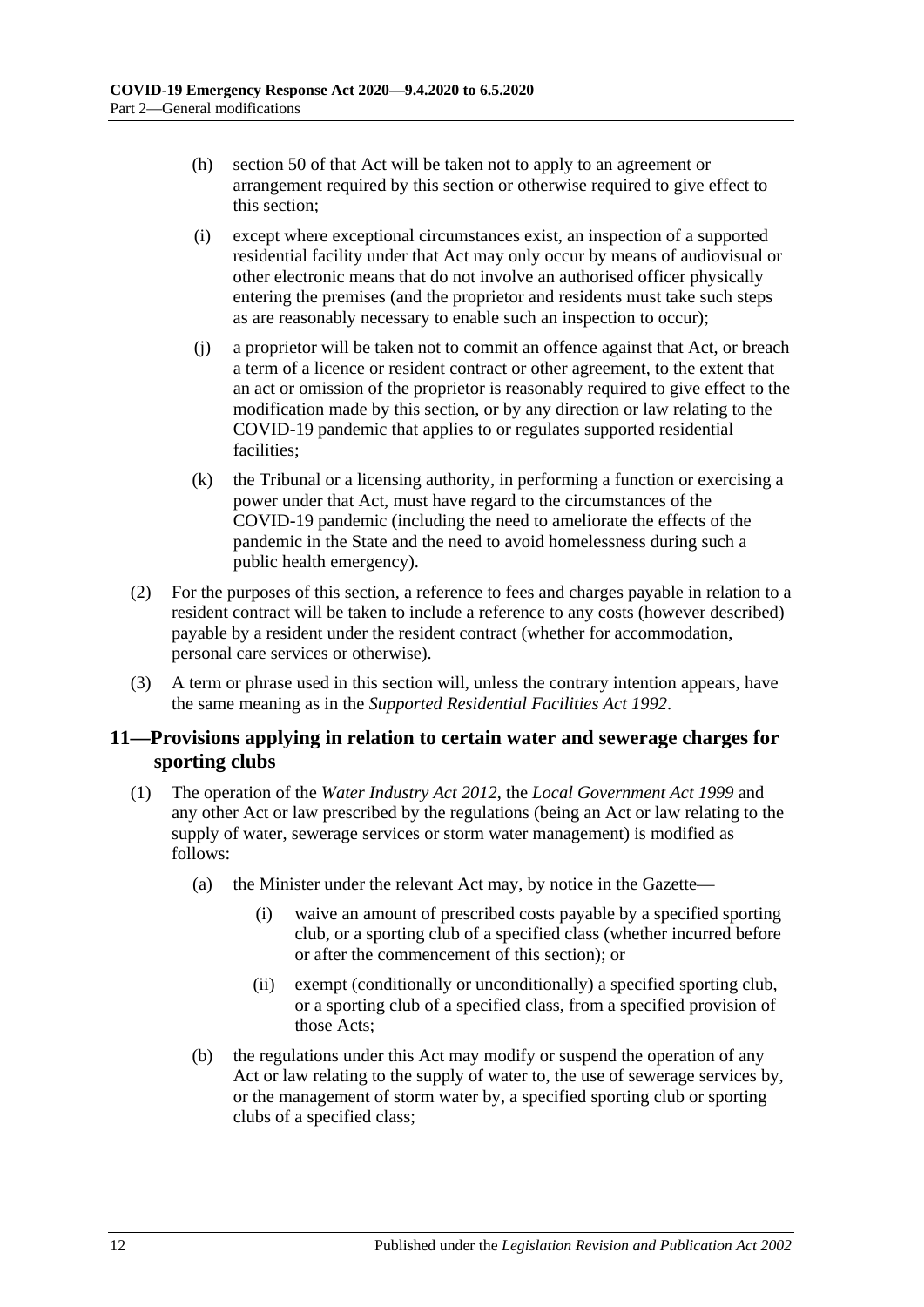- (c) a term of any contract, agreement or other instrument that is inconsistent with the modifications made by this section will, to the extent of that inconsistency, be of no effect.
- (2) In this section—

*prescribed costs* means—

- (a) an amount payable for the supply of water (whether potable or otherwise); or
- (b) an amount payable for the use of sewerage services; or
- (c) an amount payable in relation to storm water management; or
- (d) any other amount of a kind prescribed by the regulations.

*sewerage services* has the same meaning as in the *[Water Industry Act](http://www.legislation.sa.gov.au/index.aspx?action=legref&type=act&legtitle=Water%20Industry%20Act%202012) 2012*.

## <span id="page-12-2"></span><span id="page-12-0"></span>**12—Treasurer's instructions relating to financial and audit requirements**

- (1) Subject to [subsection](#page-12-1) (2), the Treasurer may, after consultation with the Auditor-General, issue instructions under section 41 of the *[Public Finance and Audit](http://www.legislation.sa.gov.au/index.aspx?action=legref&type=act&legtitle=Public%20Finance%20and%20Audit%20Act%201987)  Act [1987](http://www.legislation.sa.gov.au/index.aspx?action=legref&type=act&legtitle=Public%20Finance%20and%20Audit%20Act%201987)* that suspend or modify—
	- (a) any provisions of that Act, regulations under that Act or any other instructions issued under section 41; or
	- (b) any requirements under another Act or law relating to financial reporting or auditing,

if satisfied that the suspension or modification is necessary as a result of circumstances brought about by the COVID-19 pandemic (or as a result of any measures taken to address the COVID-19 pandemic) or to provide economic stimulus during and after the COVID-19 pandemic.

- <span id="page-12-1"></span>(2) An instruction that modifies or suspends any provision of Part 3 of the *[Public Finance](http://www.legislation.sa.gov.au/index.aspx?action=legref&type=act&legtitle=Public%20Finance%20and%20Audit%20Act%201987)  [and Audit Act](http://www.legislation.sa.gov.au/index.aspx?action=legref&type=act&legtitle=Public%20Finance%20and%20Audit%20Act%201987) 1987* may not be issued pursuant to [subsection](#page-12-2) (1) unless the Auditor-General has certified that the Auditor-General is also satisfied that the suspension or modification is necessary as a result of circumstances brought about by the COVID-19 pandemic (or as a result of any measures taken to address the COVID-19 pandemic) or to provide economic stimulus during and after the COVID-19 pandemic.
- (3) Instructions issued pursuant to this section—
	- (a) may not diminish the powers or protections of the Auditor-General under any Act or law; but
	- (b) may, for example (and without limitation), modify or suspend—
		- (i) requirements under another Act or law relating to annual or other reports where such reports include any financial reporting or are subject to auditing requirements; or
		- (ii) requirements relating to a financial reporting framework or the time at which any auditing is to occur or the time at which or manner in which any financial information or reports are to be provided to any person or body or are to be published or otherwise made available.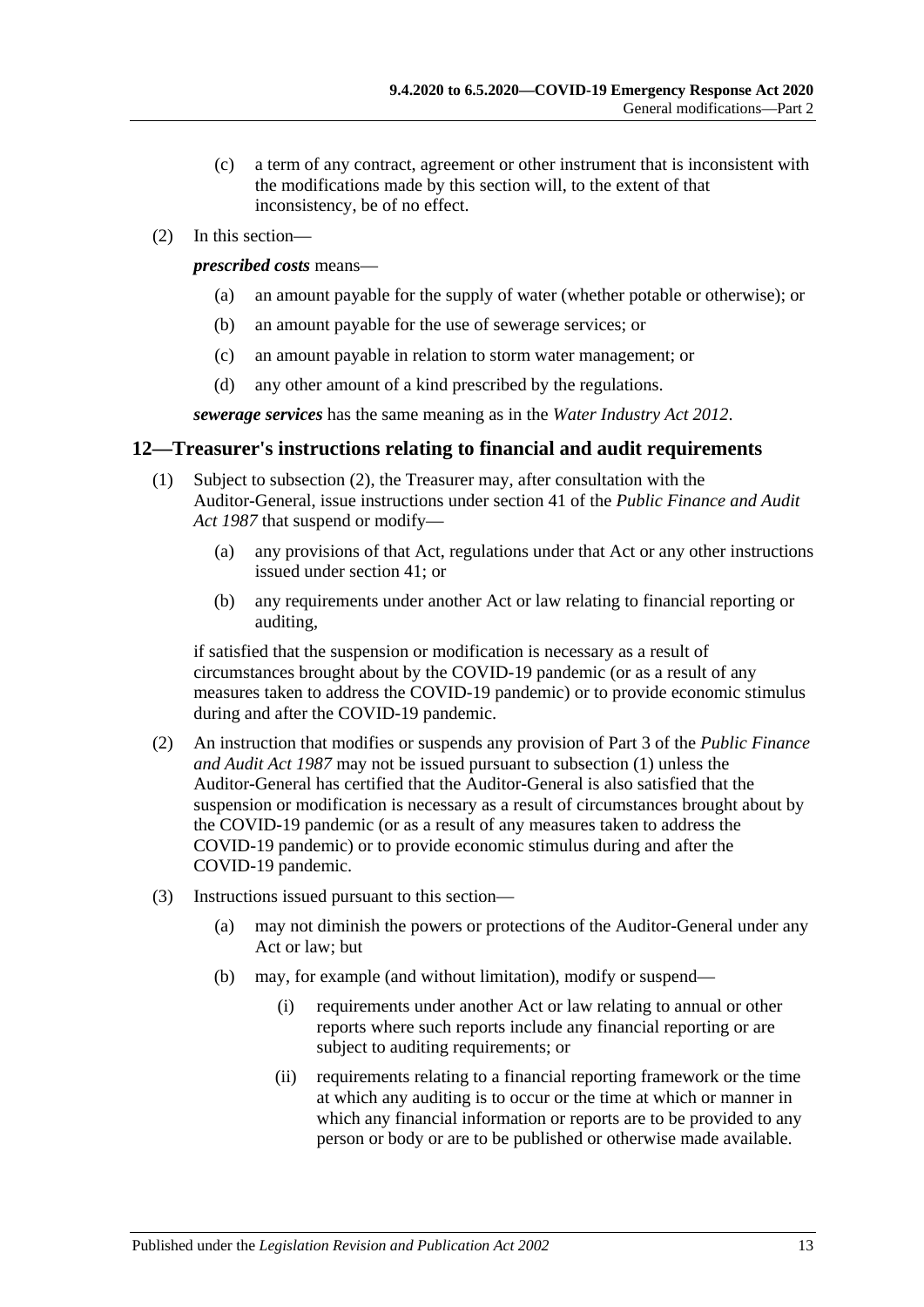- (4) Section 41(6) and (7) of the *[Public Finance and Audit Act](http://www.legislation.sa.gov.au/index.aspx?action=legref&type=act&legtitle=Public%20Finance%20and%20Audit%20Act%201987) 1987* do not apply to an instruction issued by the Treasurer pursuant to this section.
- (5) The Auditor-General must prepare a report on instructions issued pursuant to this section and either—
	- (a) annex the report to the Auditor-General's annual report under section 36(1a) of the *[Public Finance and Audit Act](http://www.legislation.sa.gov.au/index.aspx?action=legref&type=act&legtitle=Public%20Finance%20and%20Audit%20Act%201987) 1987*; or
	- (b) deliver the report to the President of the Legislative Council and the Speaker of the House of Assembly.
- (6) If the President of the Legislative Council or the Speaker of the House of Assembly is absent at the time the Auditor-General delivers to the Parliament a report under this section, the Clerk of the relevant House will receive the report on behalf of the President or the Speaker (as the case may be) and the report will then be taken to have been delivered to the President or the Speaker.
- (7) The President of the Legislative Council and the Speaker of the House of Assembly must, not later than the first sitting day after a report and other documents have been delivered (or are taken to have been delivered) to the President or the Speaker by the Auditor-General under this Part, lay them before their respective Houses.
- <span id="page-13-2"></span>(8) Subject to [subsection](#page-13-1) (9), the Auditor-General must, as soon as is reasonably practicable after a report has been delivered (or is taken to have been delivered) to the President of the Legislative Council and the Speaker of the House of Assembly under this section, publish the report on a website determined by the Auditor-General or in such other manner as the Auditor-General thinks fit.
- <span id="page-13-1"></span>(9) If the day immediately following the day on which the report is delivered (or is taken to have been delivered) is a sitting day for either House of the Parliament, the Auditor-General must not publish the report and other documents in accordance with [subsection](#page-13-2) (8) until the report has been laid before a House of the Parliament.
- (10) On the expiry of this section under [section](#page-2-6) 6 all instructions issued by the Treasurer pursuant to this section are taken to be revoked.

## <span id="page-13-0"></span>**13—Audits by Auditor-General**

- (1) Subject to any instructions pursuant to [section](#page-12-0) 12, but despite any other Act or law, the Auditor-General may determine to conduct a review, in such manner as the Auditor-General thinks fit, instead of any audit that would (apart from this section) be required to be undertaken by the Auditor-General.
- (2) For the avoidance of doubt—
	- (a) the Auditor-General has, when conducting a review under this section, the same powers as the Auditor-General would have had if an audit were being conducted; and
	- (b) any obligation or duty of a person in connection with the conduct of an audit will be taken to apply equally to the person in connection with the conduct of a review (as if it were an audit) unless the Auditor-General determines otherwise.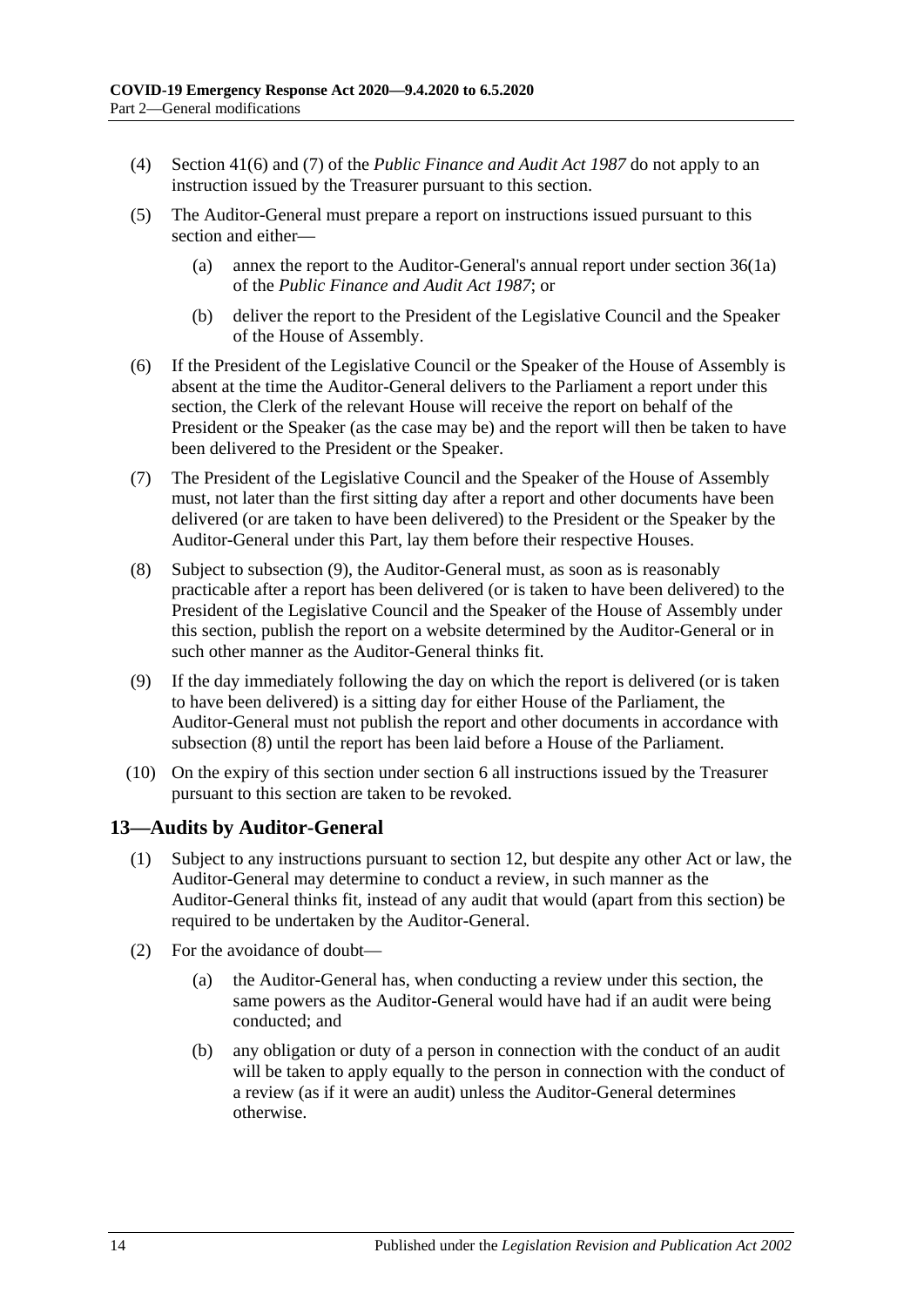#### <span id="page-14-2"></span><span id="page-14-0"></span>**14—Extension of time limits, terms of appointment etc**

- (1) If, in accordance with an Act or law, or an instrument—
	- (a) anything needs to be done at a particular time or within a particular period; or
	- (b) any appointment or circumstance ceases at a particular time or exists for a particular period; or
	- (c) anything would expire or cease at a particular time or at the end of a particular period,

(however expressed), the Governor may, by regulation, postpone that time or extend that period.

- (2) However, the regulations may only—
	- (a) postpone a time at which a particular appointment would cease; or
	- (b) extend a particular appointment; or
	- (c) extend a period, at the end of which a particular appointment would cease,

by a maximum period of 6 months.

- (3) Without limiting [subsection](#page-14-2) (1), a postponement or an extension of a period under this section—
	- (a) may be subject to conditions or other limitations; and
	- (b) may be expressed as applying to a particular requirement under an Act or law or to a class of requirements or otherwise in circumstances described in the regulation; and
	- (c) may have the effect of modifying any Act or law or any instrument.

#### <span id="page-14-1"></span>**15—Modification of requirements relating to laying of reports before Parliament**

- <span id="page-14-3"></span>(1) Despite a provision of this or any other Act, a requirement under an Act that a report or other document (however described) be laid before either or both Houses of Parliament within a specified period will, by force of this section, be modified so that the report or other document is required to be laid before either or both Houses of Parliament (as the case requires) within 7 calendar days after the occurrence of the event that requires the report to be so laid before Parliament.
- <span id="page-14-4"></span>(2) A requirement under [subsection](#page-14-3) (1) will, if the Parliament, or the relevant House of Parliament, is not sitting during the 7 day period, be taken to be satisfied by the report or other document being delivered to the President of the Legislative Council or the Speaker of the House of Assembly.
- <span id="page-14-5"></span>(3) If the President of the Legislative Council or the Speaker of the House of Assembly is absent at the time a report or other document is to be delivered under [subsection](#page-14-4) (2), the Clerk of the relevant House will receive the report on behalf of the President or the Speaker (as the case may be) and the report will then be taken to have been delivered to the President or the Speaker.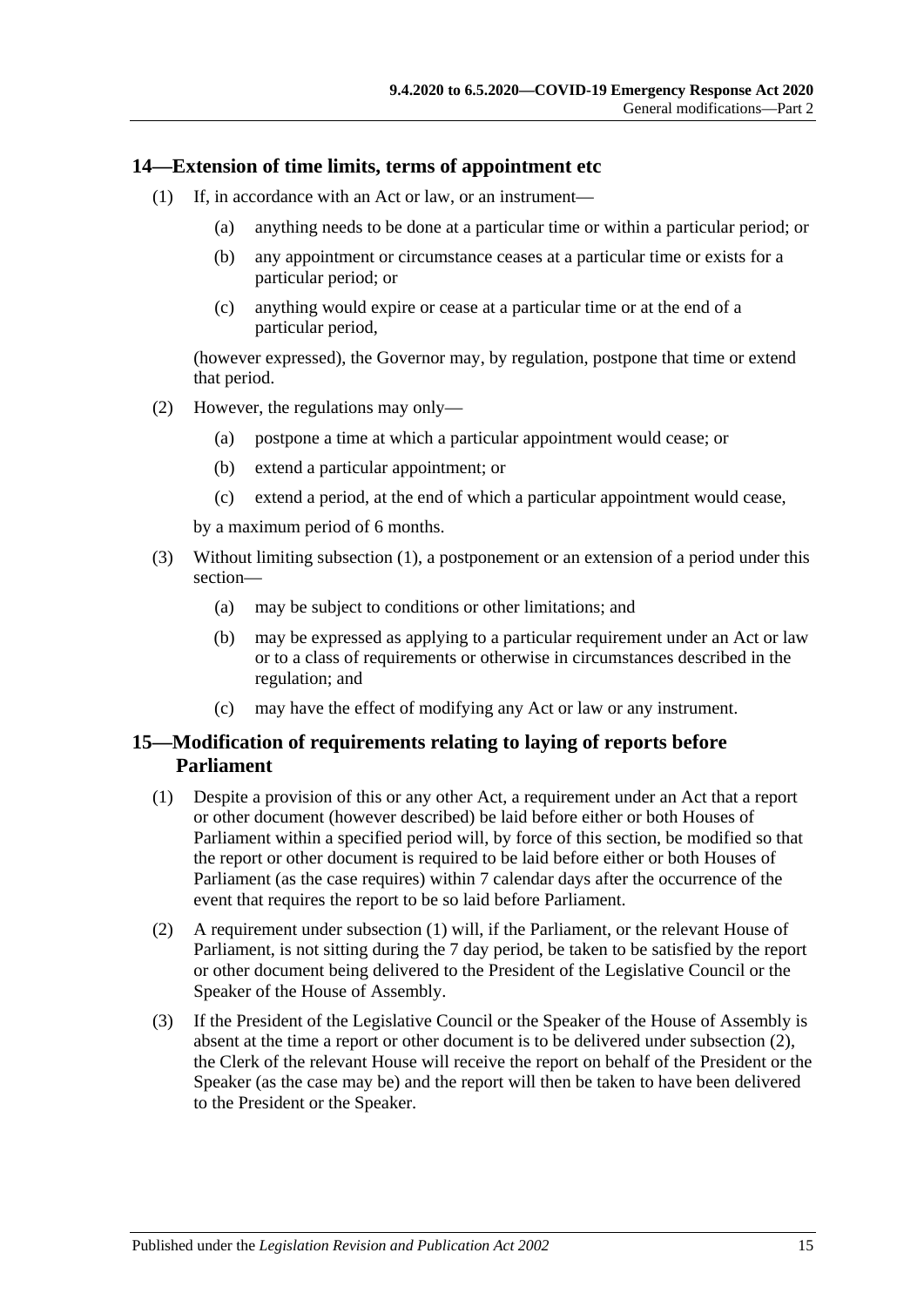- (4) The Clerk of the relevant House or Houses must, as soon as is reasonably practicable after a report or other document is received under [subsection](#page-14-5) (3), cause the report or other document—
	- (a) to be published on a website determined by the Clerk; and
	- (b) to be distributed (whether electronically or by some other means determined by the Clerk) to each member of the relevant House or to each member of Parliament (as the case requires).
- (5) The President of the Legislative Council and the Speaker of the House of Assembly must, not later than the first sitting day after a report or other document has been delivered (or is taken to have been delivered) to the President or the Speaker under this section, lay them before their respective Houses.

#### <span id="page-15-3"></span><span id="page-15-0"></span>**16—Requirements relating to documents**

- (1) The Governor may, by regulation, suspend or modify any requirements under an Act or law, or an instrument, relating to the preparation, signing, witnessing, attestation, certification, stamping or other treatment of any document.
- (2) Without limiting [subsection](#page-15-3) (1), a regulation under this section—
	- (a) may be subject to conditions or other limitations; and
	- (b) may be expressed as applying to a particular requirement under an Act or law or to a class of requirements or otherwise in circumstances described in the regulation; and
	- (c) may have the effect of modifying any Act or law or any instrument.

#### <span id="page-15-1"></span>**17—Meetings in person etc may occur by audiovisual or other means**

- (1) Despite a provision of any other Act or law, a requirement that a meeting occur or that some other transaction take place that requires 2 or more persons to be physically present will be taken to be satisfied if the persons meet, or the transaction takes place, remotely using 1 or more of (including a combination of) the following means of communication:
	- (a) audio visual;
	- (b) audio;
	- (c) any other means of communication prescribed by the regulations for the purposes of this paragraph.
- (2) This section does not apply in circumstances prescribed by the regulations.

#### <span id="page-15-2"></span>**18—Service**

Except where this Act requires otherwise, a notice or other document required or authorised to be given to or served on a person under this Act may—

- (a) be given to the person personally; or
- (b) be left for the person at the person's place of residence or business with someone apparently over the age of 16 years; or
- (c) be posted to the person at the person's last known place of residence or business; or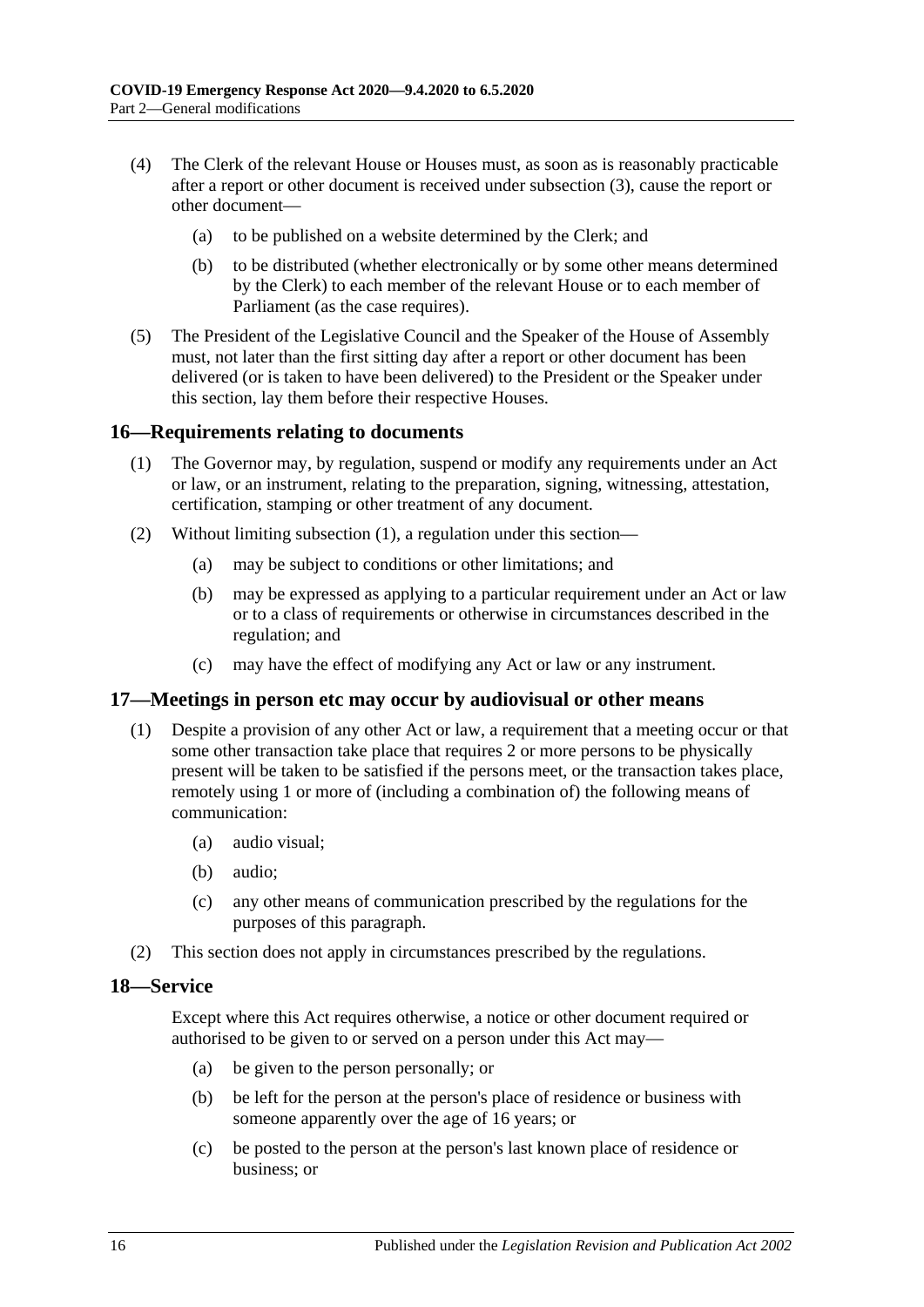- (d) be transmitted by fax or email to a fax number or email address provided by the person (in which case the notice or other document will be taken to have been given or served at the time of transmission); or
- (e) if the person is a company or registered body within the meaning of the *Corporations Act 2001* of the Commonwealth, be served in accordance with that Act.

## <span id="page-16-1"></span><span id="page-16-0"></span>**19—Regulations**

- (1) The Governor may make such regulations as are contemplated by, or necessary or expedient for the purposes of, this Act.
- (2) Without limiting the generality of [subsection](#page-16-1) (1), the regulations may provide for—
	- (a) the circumstances in which a person will be taken to be suffering financial hardship as a result of the COVID-19 pandemic for the purposes of a tenancy provision of this Act; and
	- (b) matters to which the Commissioner must have regard in making a determination under [section](#page-3-1) 7; and
	- (c) mitigation of adverse impacts on a party to a lease resulting from the COVID-19 pandemic, including by making provision for any measures to regulate the parties to a lease or the provisions of a lease; and
	- (d) modification of the operation of any provisions of this Act or a relevant Act for a purpose related to any circumstances brought about by the COVID-19 pandemic (or measures taken to address the COVID-19 pandemic) or to economic stimulus during and after the COVID-19 pandemic; and
	- (e) provisions making related modifications to any Act or law consequent on the tenancy provisions of this Act; and
	- (f) modification or suspension of the operation of [Schedule](#page-19-0) 1 or any Act or law relating to the matters dealt with in that Schedule; and
	- (g) a scheme for a community visitor or visitors for the purposes of [Schedule](#page-19-0) 1; and
	- (h) the keeping of records, or the making of any reports to the Minister or another specified person or body, in relation to any matter dealt with by this Act; and
	- (i) provisions of a saving or transitional nature consequent on the enactment of this Act or the making of any regulation under this Act; and
	- (j) fines, not exceeding \$10 000, for offences against the regulations; and
	- (k) expiation fees, not exceeding \$5 000, for offences against the regulations; and
	- (l) facilitation of proof of the commission of offences and other evidentiary matters.
- (3) The regulations may—
	- (a) be of general or limited application; and
	- (b) make different provision according to the circumstances or entities to which they are expressed to apply; and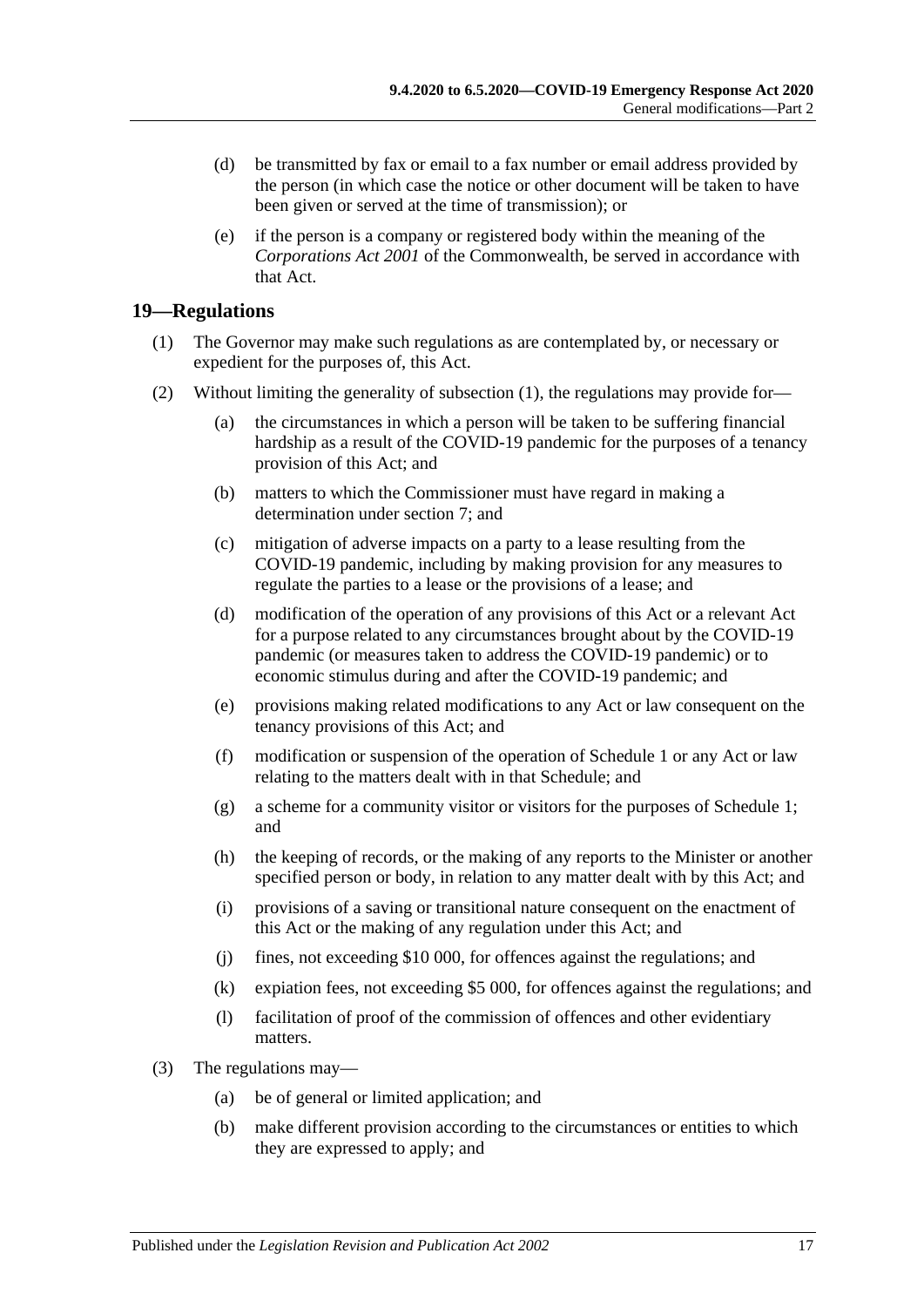- (c) apply or incorporate, wholly or partially and with or without modification, a code, standard, policy or other document prepared or published by the Minister or another specified person or body; and
- (d) provide that any matter or thing is to be determined, dispensed with, regulated or prohibited according to the discretion of the Minister, the State Co-ordinator, the Chief Public Health Officer or any other specified body or person.
- (4) If a code, standard or other document is referred to or incorporated in the regulations—
	- (a) a copy of the code, standard or other document must be kept available for public inspection, without charge and during ordinary office hours, at an office or offices specified in the regulations; and
	- (b) evidence of the contents of the code, standard or other document may be given in any legal proceedings by production of a document apparently certified by the Minister to be a true copy of the code, standard or other document.
- <span id="page-17-1"></span>(5) On the expiry of a provision of this Act under [section](#page-2-6) 6, all regulations made for the purposes of the provision are taken to be revoked.
- (6) In this section—

*relevant Act* means the *[Landlord and Tenant Act](http://www.legislation.sa.gov.au/index.aspx?action=legref&type=act&legtitle=Landlord%20and%20Tenant%20Act%201936) 1936*, the *[Real Property Act](http://www.legislation.sa.gov.au/index.aspx?action=legref&type=act&legtitle=Real%20Property%20Act%201886) 1886*, the *[Residential Parks Act](http://www.legislation.sa.gov.au/index.aspx?action=legref&type=act&legtitle=Residential%20Parks%20Act%202007) 2007*, the *[Residential Tenancies Act](http://www.legislation.sa.gov.au/index.aspx?action=legref&type=act&legtitle=Residential%20Tenancies%20Act%201995) 1995*, the *[Retail and](http://www.legislation.sa.gov.au/index.aspx?action=legref&type=act&legtitle=Retail%20and%20Commercial%20Leases%20Act%201995)  [Commercial Leases Act](http://www.legislation.sa.gov.au/index.aspx?action=legref&type=act&legtitle=Retail%20and%20Commercial%20Leases%20Act%201995) 1995*, the *[Supported Residential Facilities Act](http://www.legislation.sa.gov.au/index.aspx?action=legref&type=act&legtitle=Supported%20Residential%20Facilities%20Act%201992) 1992* or any other Act in so far as it relates to or affects landlords and tenants in the State or other residential leases, licences or agreements;

*tenancy provision* of this Act means [sections](#page-3-1) 7 to [10](#page-10-0) (inclusive).

#### <span id="page-17-0"></span>**20—Transitional regulations on expiry of measure**

- (1) The Governor may make regulations of a savings or transitional nature consequent on the expiry of any provision of this Act under [section](#page-2-6) 6 (or on the revocation of any regulation in accordance with [section](#page-17-1) 19(5)).
- (2) The regulations may—
	- (a) be of general or limited application; and
	- (b) make different provision according to the circumstances or entities to which they are expressed to apply; and
	- (c) apply or incorporate, wholly or partially and with or without modification, a code, standard, policy or other document prepared or published by the Minister or another specified person or body; and
	- (d) provide that any matter or thing is to be determined, dispensed with, regulated or prohibited according to the discretion of the Minister, the State Co-ordinator, the Chief Public Health Officer or any other specified body or person.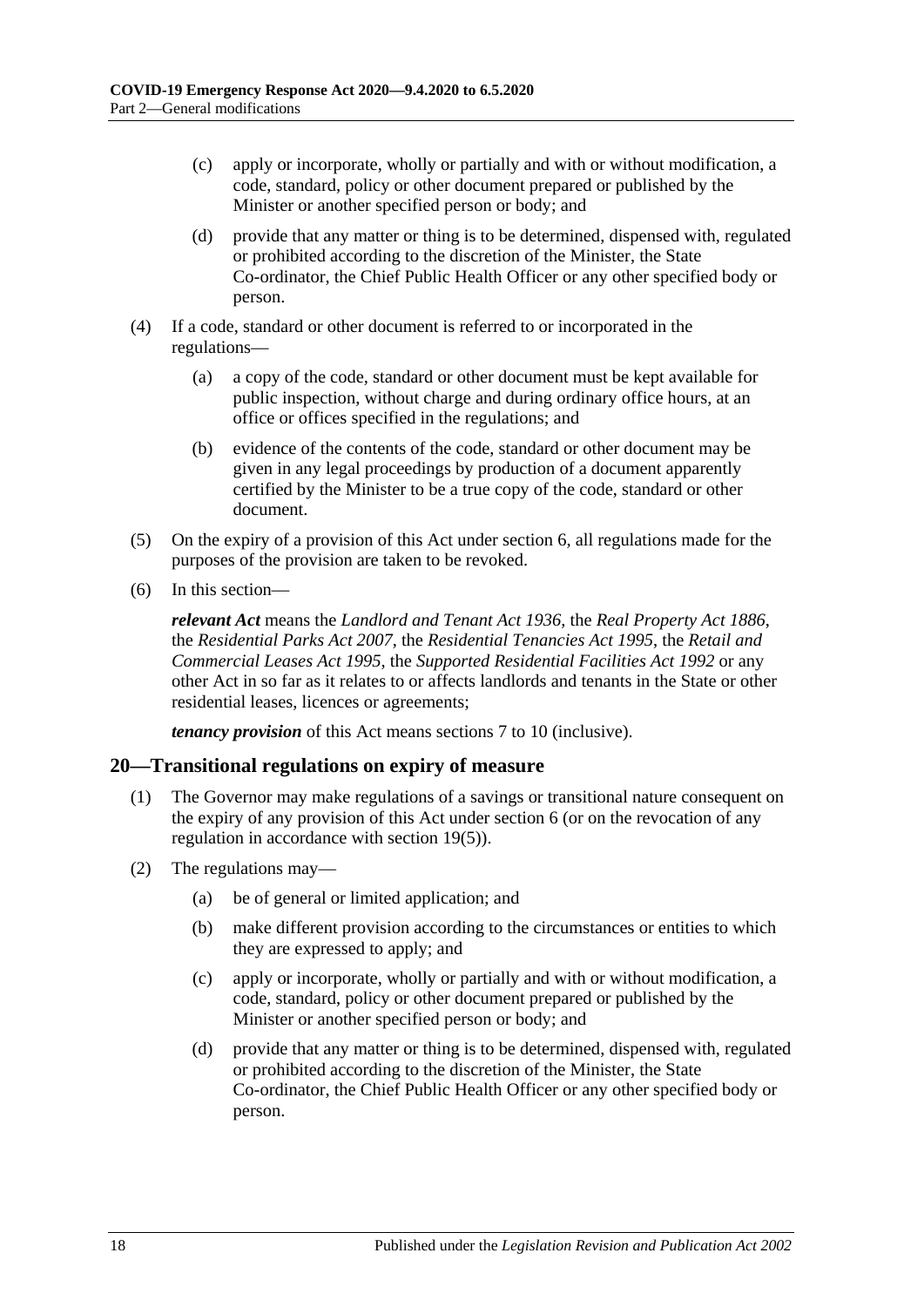- (3) If a code, standard or other document is referred to or incorporated in the regulations—
	- (a) a copy of the code, standard or other document must be kept available for public inspection, without charge and during ordinary office hours, at an office or offices specified in the regulations; and
	- (b) evidence of the contents of the code, standard or other document may be given in any legal proceedings by production of a document apparently certified by the Minister to be a true copy of the code, standard or other document.

#### <span id="page-18-3"></span><span id="page-18-0"></span>**21—Disallowance of regulations made under Act**

- (1) Despite section 10(3) of the *[Subordinate Legislation Act](http://www.legislation.sa.gov.au/index.aspx?action=legref&type=act&legtitle=Subordinate%20Legislation%20Act%201978) 1978*, all regulations made under this Act must be laid before each House of Parliament on the next sitting day of that House after the regulations are made.
- (2) Except as is provided under [subsection](#page-18-3) (1), nothing in this section limits the operation of the *[Subordinate Legislation Act](http://www.legislation.sa.gov.au/index.aspx?action=legref&type=act&legtitle=Subordinate%20Legislation%20Act%201978) 1978*.
- (3) Where regulations made under this Act are disallowed, the Governor must not, except in accordance with a resolution of the House that disallowed the regulations, remake those regulations, or make regulations that are of the same effect, within 6 months after the day on which the regulations are disallowed.

## <span id="page-18-1"></span>**22—Immunity from liability etc**

No civil or criminal liability attaches to the Crown, or to any person acting in good faith, in respect of—

- (a) any acts or omissions in connection with—
	- (i) the exercise or discharge, or purported exercise or discharge, of a power or function under this Act; or
	- (ii) the carrying out, or purported carrying out, of any direction or requirement given or imposed, or purportedly given or imposed, in accordance with this Act; or
- (b) any failure to exercise or discharge a power or function under this Act,

in relation to the outbreak of the human disease named COVID-19 within South Australia.

#### <span id="page-18-2"></span>**23—Further provisions in Schedules**

- (1) [Schedule](#page-19-0) 1 has effect according to its terms (despite any other Act or law) until that Schedule expires in accordance with [section](#page-2-6) 6 .
- (2) The operation of a law of the State specified in a provision of [Schedule](#page-27-2) 2 is modified as set out in that provision until that provision expires in accordance with [section](#page-2-6) 6.
- (3) In [Schedule](#page-32-0) 3, a provision under a heading referring to the amendment of a specified Act amends the Act so specified.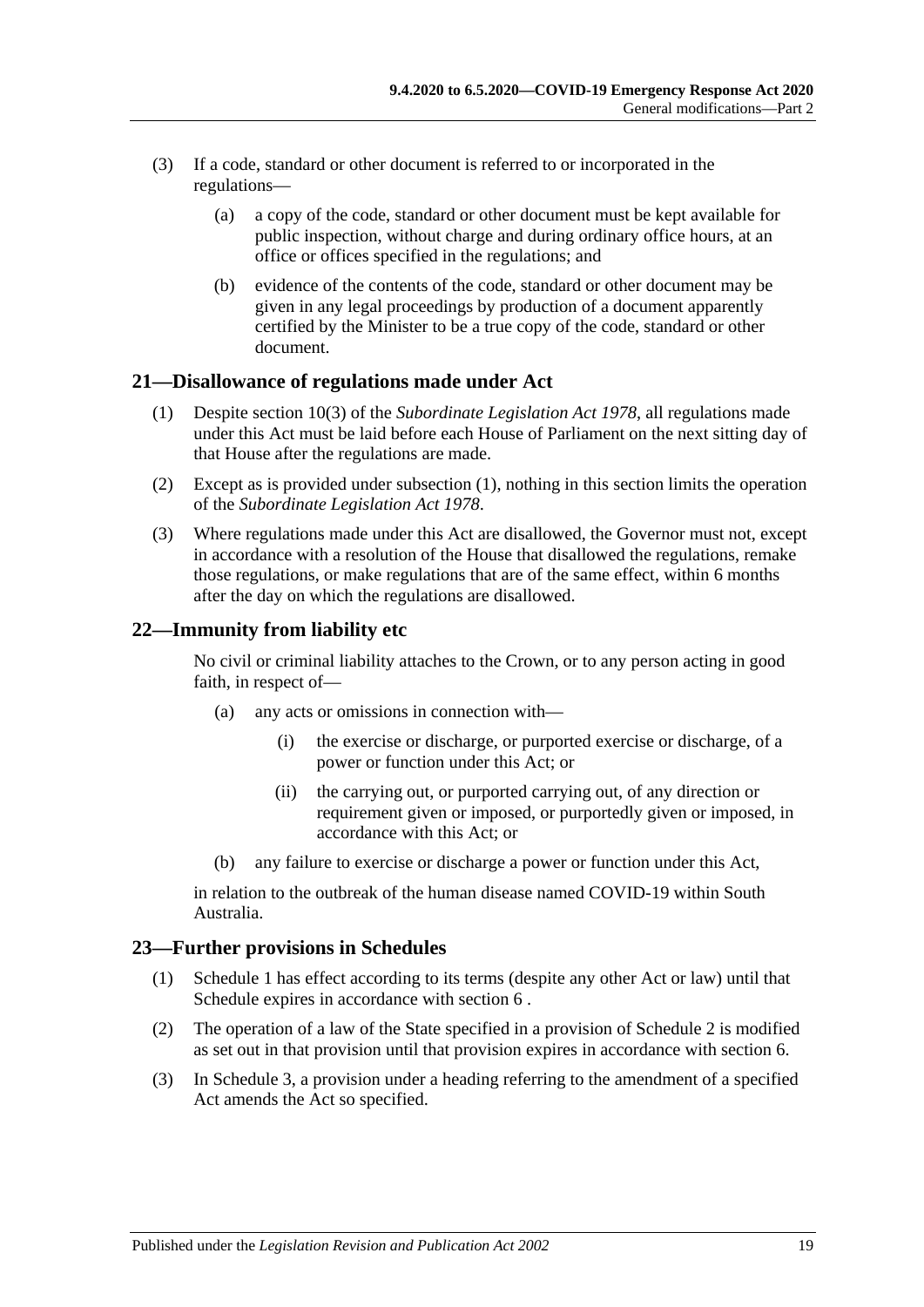# <span id="page-19-0"></span>**Schedule 1—Special provisions relating to detention of certain protected persons during COVID-19 pandemic**

## <span id="page-19-1"></span>**1—Interpretation**

(1) In this Schedule—

*Authorising Officer* means the Authorising Officer appointed under [clause](#page-20-3) 5;

*guidelines* means the guidelines published under [clause](#page-20-2) 4, as in force from time to time;

*mentally incapacitated person* means a mentally incapacitated person within the meaning of the *[Guardianship and Administration Act](http://www.legislation.sa.gov.au/index.aspx?action=legref&type=act&legtitle=Guardianship%20and%20Administration%20Act%201993) 1993*;

*protected person* means—

- (a) a protected person within the meaning of the *[Guardianship and](http://www.legislation.sa.gov.au/index.aspx?action=legref&type=act&legtitle=Guardianship%20and%20Administration%20Act%201993)  [Administration Act](http://www.legislation.sa.gov.au/index.aspx?action=legref&type=act&legtitle=Guardianship%20and%20Administration%20Act%201993) 1993*; or
- (b) a mentally incapacitated person who is a resident of a supported residential facility; or
- (c) a mentally incapacitated person who is a resident in other supported accommodation of a kind prescribed by the regulations;

*supported residential facility* means a supported residential facility under the *[Supported Residential Facilities Act](http://www.legislation.sa.gov.au/index.aspx?action=legref&type=act&legtitle=Supported%20Residential%20Facilities%20Act%201992) 1992*;

*Tribunal* means the South Australian Civil and Administrative Tribunal established under the *[South Australian Civil and Administrative Tribunal Act](http://www.legislation.sa.gov.au/index.aspx?action=legref&type=act&legtitle=South%20Australian%20Civil%20and%20Administrative%20Tribunal%20Act%202013) 2013*.

- (2) For the purposes of this Schedule, a reference to the *guardian* of a person will be taken to include a reference to a person who, under the *[Guardianship and](http://www.legislation.sa.gov.au/index.aspx?action=legref&type=act&legtitle=Guardianship%20and%20Administration%20Act%201993)  [Administration Act](http://www.legislation.sa.gov.au/index.aspx?action=legref&type=act&legtitle=Guardianship%20and%20Administration%20Act%201993) 1993*, has limited guardianship of the person, provided the accommodation arrangements for the protected persons fall within the responsibility of the guardian.
- (3) For the purposes of this Schedule, a reference to the *usual place of residence* of a protected person—
	- (a) will, in the case of a protected person who is the subject of an order under section 32 of the *[Guardianship and Administration Act](http://www.legislation.sa.gov.au/index.aspx?action=legref&type=act&legtitle=Guardianship%20and%20Administration%20Act%201993) 1993* that directs that the protected reside at a specified place, be taken to be a reference to that specified place; and
	- (b) will be taken to include a reference to a place at which the protected person is residing on a temporary basis.

**Note—**

For example, a person may temporarily reside in a hospital or rehabilitation facility.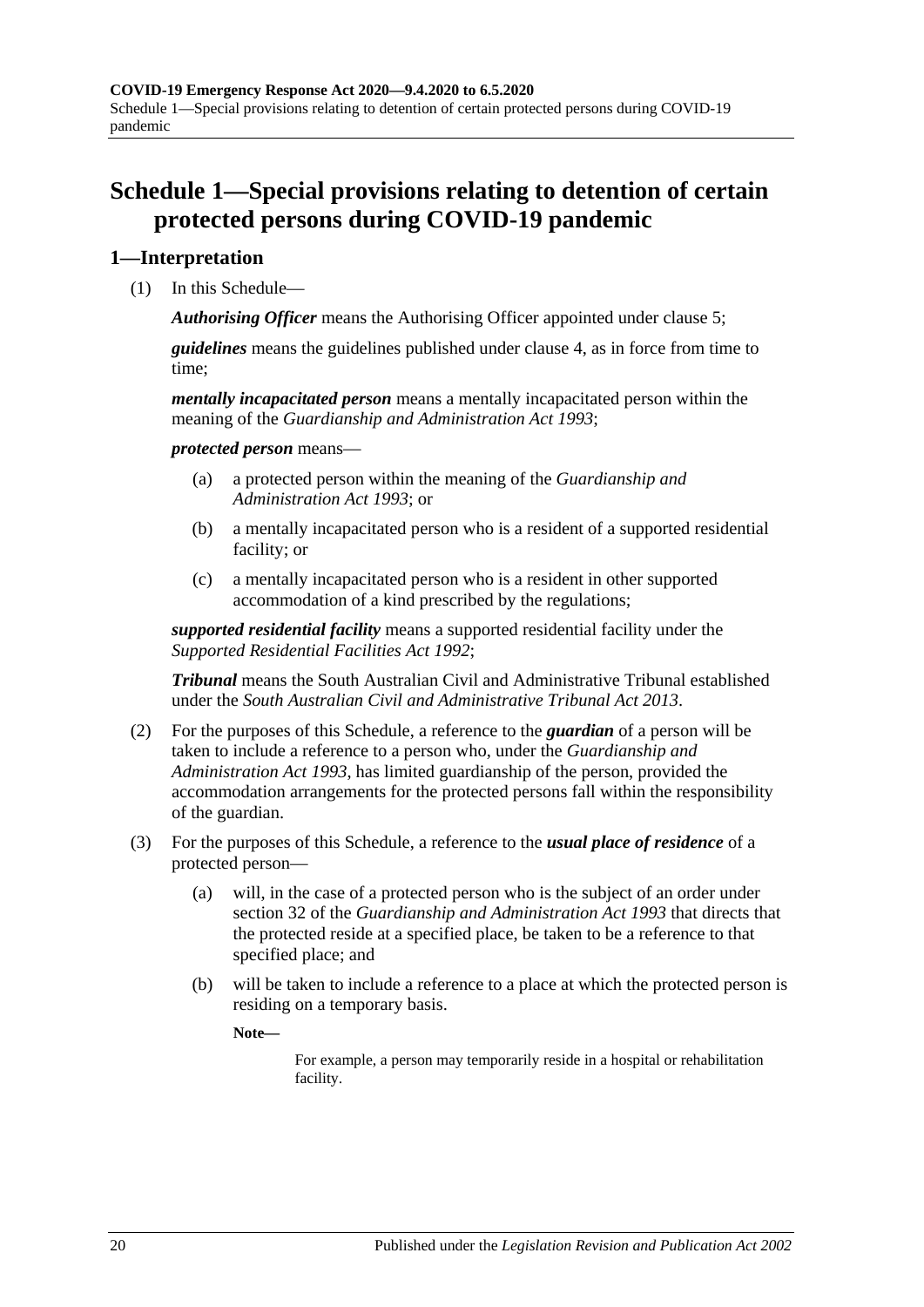## <span id="page-20-0"></span>**2—Detention under Schedule**

- (1) Subject to this Schedule, and to any direction of the Authorising Officer or the Tribunal, the detention of a protected person—
	- (a) must comply with the guidelines (including provisions setting out the nature of detention, and any limits on such detention); and
	- (b) may be conditional or unconditional.
- (2) Despite [clause](#page-25-0) 13, or any order of the Tribunal or direction of the Authorising Officer to the contrary, the period during which a protected person can be detained under this clause ceases on the day on which this Schedule expires (and, to avoid doubt, any detention or other restrictions imposed on the protected person under this Schedule must cease no later than that day).
- (3) Any order of the Tribunal, or direction of the Authorising Officer, under this Schedule will be taken to be revoked on the day on which this Schedule expires.

#### <span id="page-20-1"></span>**3—Interaction with other treatment requirements etc**

- (1) Nothing in this Schedule prevents a protected person detained under this Schedule from receiving medical treatment at a place other than the place at which they are so detained.
- (2) The exercise of a function or power under this Schedule will be taken not, of itself, to contravene a treatment plan (however described) relating to a protected person.

#### <span id="page-20-2"></span>**4—Guidelines**

- (1) The Minister may, by notice in the Gazette, publish guidelines for the purposes of this Schedule.
- (2) The Minister may, by subsequent notice in the Gazette, vary, substitute or revoke guidelines published under this clause.
- (3) The Minister must publish any guidelines under this clause on a website determined by the Minister.

#### <span id="page-20-3"></span>**5—Appointment of Authorising Officer**

- (1) The Minister may appoint a person as the *Authorising Officer* for the purposes of this Schedule, being a person (who may be a public servant) who, in the opinion of the Minister, has the appropriate qualifications or experience to perform the functions and exercise the powers conferred on the Authorising Officer under this Schedule.
- (2) The Authorising Officer will be appointed on terms and conditions determined by the Minister.
- (3) The Authorising Officer is subject to the direction and control of the Minister.
- (4) The Authorising Officer must, in performing a function or exercising a power under this Schedule, comply with the guidelines (including guidelines relating to the resolution of an actual or perceived conflict of interest in respect of the Authorising Officer's functions and duties under any other Act or law).
- (5) The functions of the Authorising Officer are—
	- (a) to monitor the operation of this Schedule and ensure that the rights of protected persons who are detained under the Schedule are protected; and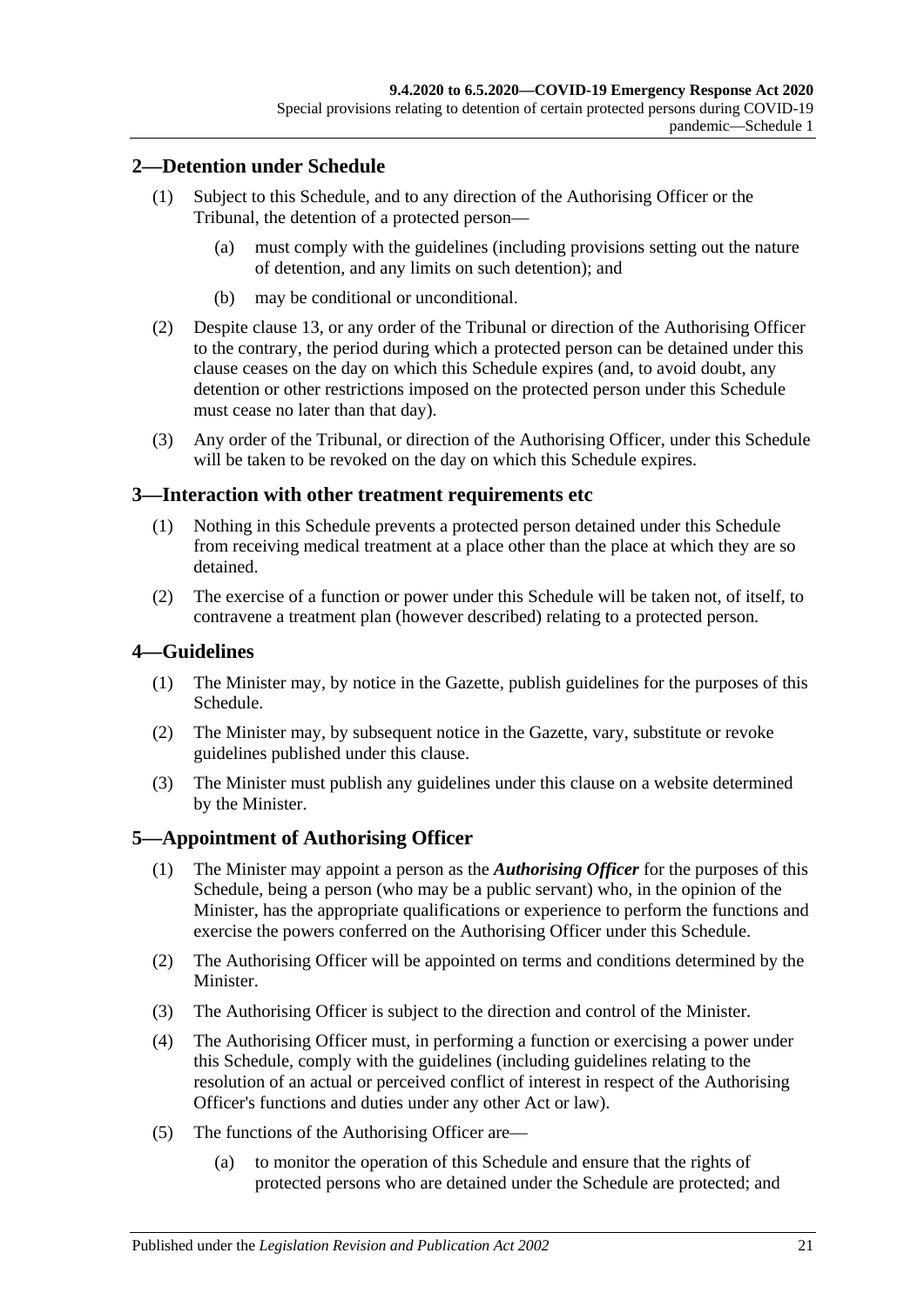- (b) such other functions as may be conferred on the Authorising Officer by this Schedule or the regulations, or by the Minister.
- (6) The office of the Authorising Officer becomes vacant if the holder—
	- (a) dies; or
	- (b) completes a term of office and is not reappointed; or
	- (c) resigns by written notice to the Minister; or
	- (d) is convicted of—
		- (i) an indictable offence against the law of this State; or
		- (ii) an offence against the law of this State that is punishable by imprisonment for a term of at least 12 months; or
		- (iii) an offence against the law of another jurisdiction that, if committed in this State, would be an offence of a kind referred to in a preceding paragraph; or
	- (e) is sentenced to imprisonment for an offence (whether against a law of this State or another jurisdiction); or
	- (f) is removed from office by the Minister under [subclause](#page-21-1) (7).
- <span id="page-21-1"></span>(7) The appointment of the Authorising Officer may be terminated by the Minister on any grounds the Minister thinks fit.

#### <span id="page-21-2"></span><span id="page-21-0"></span>**6—Authorising Officer may give directions**

- (1) The Authorising Officer may, by notice in writing, direct that the detention of a protected person under this Schedule cease forthwith, or on a day specified in the notice.
- (2) The Authorising Officer may, by notice in writing, give such other directions as the Authorising Officer considers appropriate for the purposes of this Schedule (including, to avoid doubt, a direction requiring a specified person or body to take specified steps to give effect to a direction under [subclause](#page-21-2) (1)).
- (3) Before giving a direction under this clause, the Authorising Officer must have regard to the circumstances of the COVID-19 pandemic as they exist at the time (including the need to limit the spread of the COVID-19 virus and to ameliorate the effects of the pandemic in the State).
- (4) A person must not, without reasonable excuse, refuse or fail to comply with a direction of the Authorising Officer.

Maximum penalty:

- (a) in the case of a body corporate—\$75 000;
- (b) in the case of a natural person—\$20 000.

Expiation fee:

- (a) in the case of a body corporate—\$5 000;
- (b) in the case of a natural person—\$2 000.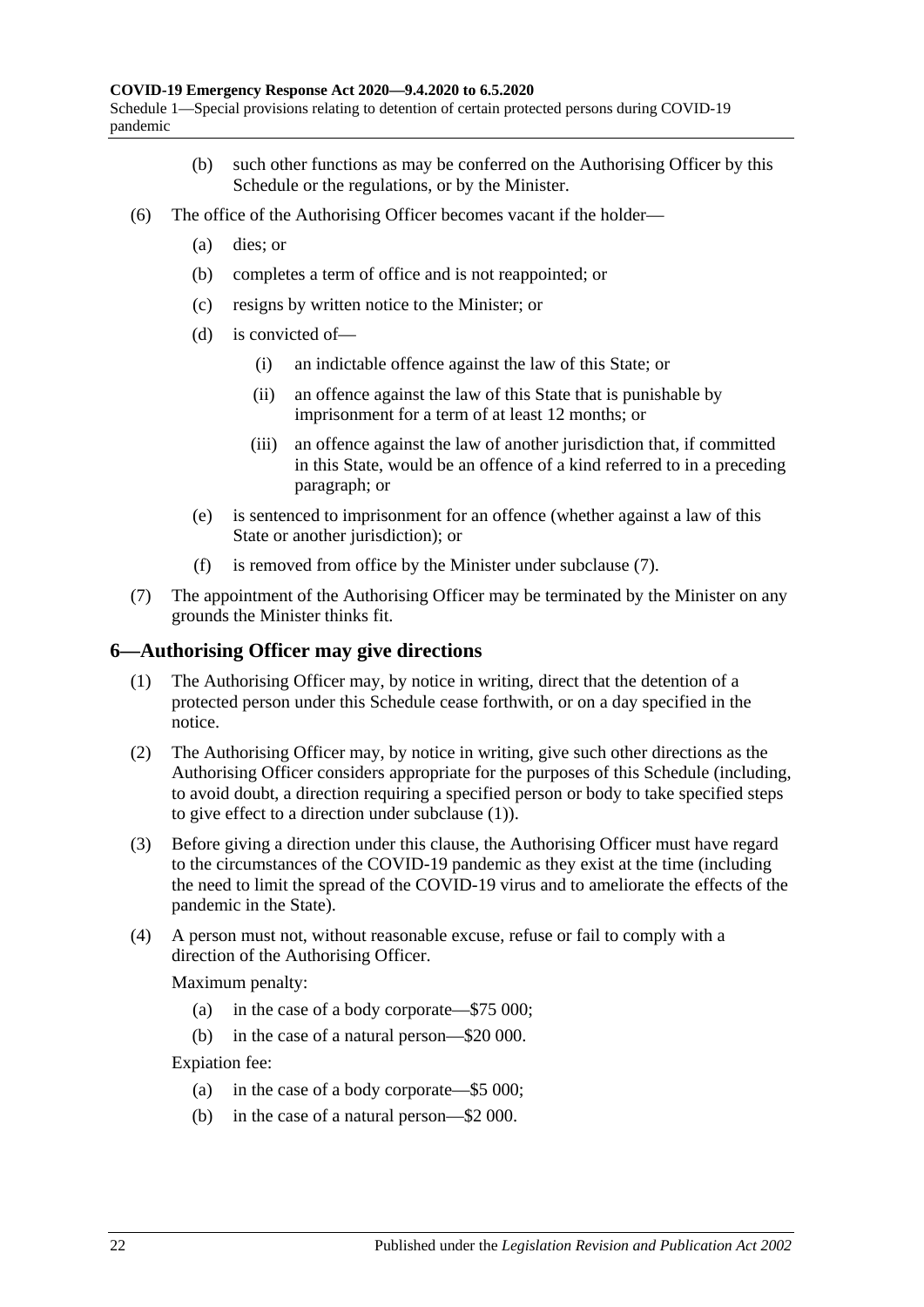- <span id="page-22-3"></span>(5) If a body corporate is guilty of an offence against this clause, each director and the manager of the body corporate are guilty of an offence and liable to the same penalty as is prescribed for the principal offence when committed by a natural person unless the director or the manager (as the case may be) proves that they could not by the exercise of due diligence have prevented the commission of the offence.
- (6) A person may be prosecuted and convicted of an offence under [subclause](#page-22-3) (5) whether or not the body corporate has been prosecuted or convicted of the offence committed by the body corporate.

## <span id="page-22-0"></span>**7—Delegation**

- (1) The Authorising Officer may delegate functions or powers under this Schedule—
	- (a) to the person for the time being holding or acting in a particular office or position; or
	- (b) to any other specified person or body.
- (2) A delegation under this clause—
	- (a) must be by instrument in writing; and
	- (b) may be absolute or conditional; and
	- (c) does not derogate from the power of the Authorising Officer to act in any matter; and
	- (d) is revocable at will by the Authorising Officer.

## <span id="page-22-1"></span>**8—Authorised officers**

- (1) The following persons are authorised officers for the purposes of this Schedule:
	- (a) police officers;
	- (b) authorised officers under the *[Emergency Management Act](http://www.legislation.sa.gov.au/index.aspx?action=legref&type=act&legtitle=Emergency%20Management%20Act%202004) 2004*;
	- (c) a person, or class of persons, authorised by the Minister for the purposes of this Schedule.
- <span id="page-22-4"></span>(2) An appointment under [subclause](#page-22-4)  $(1)(c)$  may be subject to conditions specified by the Minister.
- (3) An appointment under [subclause](#page-22-4)  $(1)(c)$  is, by force of this subclause, revoked on the expiry or repeal of this Schedule.

#### <span id="page-22-2"></span>**9—Powers of authorised officers to detain protected person etc**

- (1) Subject to this Schedule and the regulations, if an authorised officer reasonably believes that a protected person who is detained under this Schedule is unlawfully at large and that taking action under this clause is appropriate for a purpose related to the COVID-19 pandemic, the authorised officer may take 1 or more of the following actions:
	- (a) detain and transport the protected person to—
		- (i) the protected person's usual place of residence; or
		- (ii) a place determined by the authorised officer;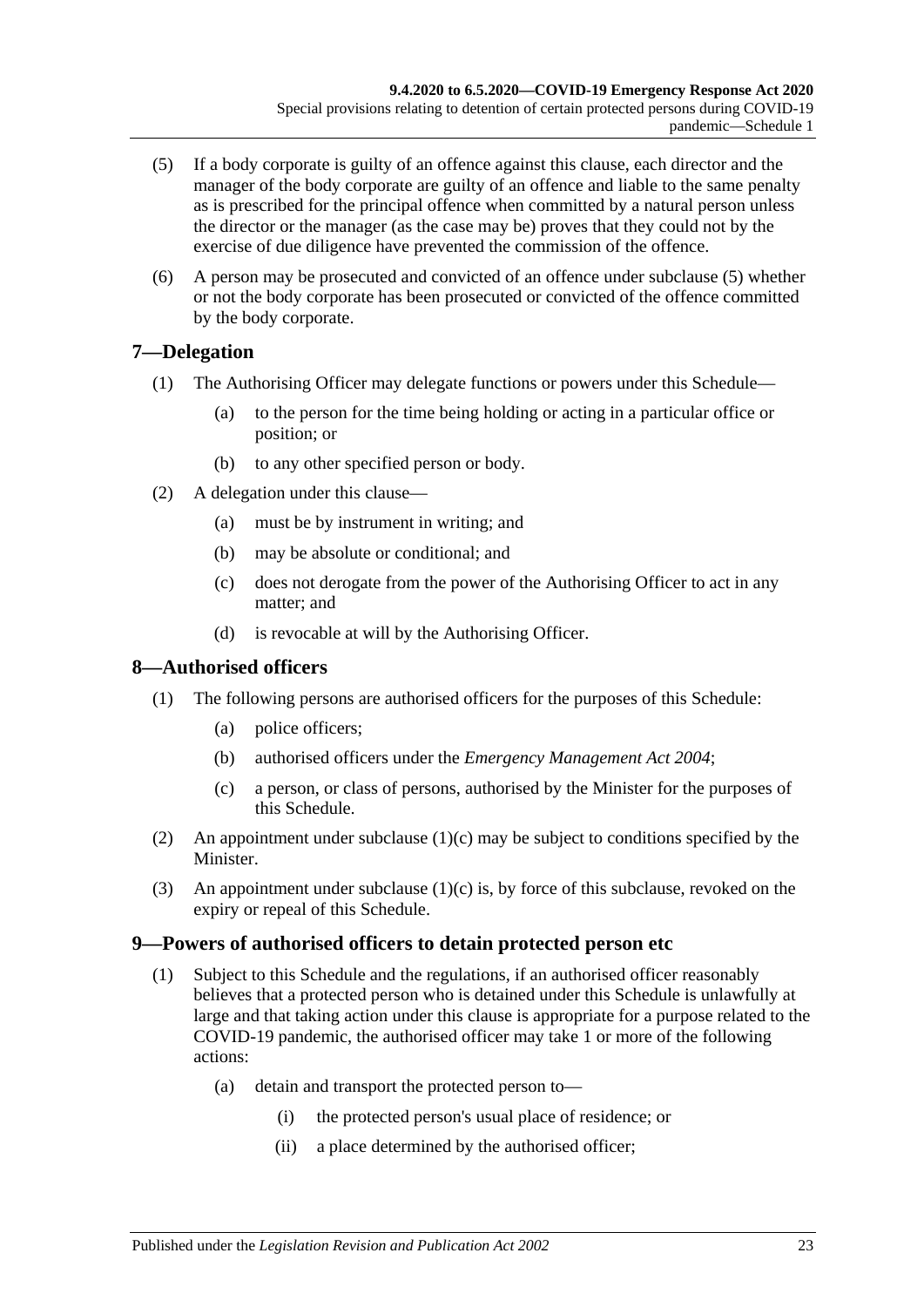- (b) direct a person to take specified action to prevent the protected person from being unlawfully at large;
- (c) remove to a place the authorised officer thinks fit any person who obstructs or threatens to obstruct the exercise of a power under this Schedule;
- (d) direct, insofar as may be reasonably necessary in the circumstances, any person to assist in the exercise of any power under this clause.
- (2) In exercising a power under this clause, an authorised officer must comply with the guidelines (including, to avoid doubt, in relation to the means by which a protected person may be detained).
- (3) An authorised officer may be assisted by other persons in exercising a power under this clause (and that person must comply with the guidelines).
- (4) Nothing in this clause empowers the placement or detention of a person in—
	- (a) a correctional institution or any other place in which persons charged with or convicted of offences may be detained; or
	- (b) any part of an approved treatment centre under the *[Mental Health Act](http://www.legislation.sa.gov.au/index.aspx?action=legref&type=act&legtitle=Mental%20Health%20Act%202009) 2009* that is set aside for the treatment of persons with a mental illness.

#### <span id="page-23-0"></span>**10—Additional powers of guardians during COVID-19 pandemic**

- (1) Subject to this Schedule, a guardian of a protected person may, if the guardian reasonably believes that the protected person is unlawfully at large and to do so is reasonably necessary for a purpose related to the COVID-19 pandemic, do 1 or more of the following:
	- (a) detain, using only such force as is reasonably necessary for the purpose, the protected person if the protected person is in a place other than the protected person's usual place of residence;
	- (b) take the protected person, or cause the protected person to be taken, using only such force as is reasonably necessary for the purpose, to the protected person's usual place of residence;
	- (c) take such other action as may be authorised by the Tribunal (whether on application under this Schedule, the *[Guardianship and Administration](http://www.legislation.sa.gov.au/index.aspx?action=legref&type=act&legtitle=Guardianship%20and%20Administration%20Act%201993)  Act [1993](http://www.legislation.sa.gov.au/index.aspx?action=legref&type=act&legtitle=Guardianship%20and%20Administration%20Act%201993)* or another Act).
- (2) In exercising a power under this clause, a guardian must comply with the guidelines (including, to avoid doubt, in relation to the means by which a protected person may be detained).
- (3) A guardian may be assisted by other persons in exercising a power under this clause (and that person must comply with the guidelines).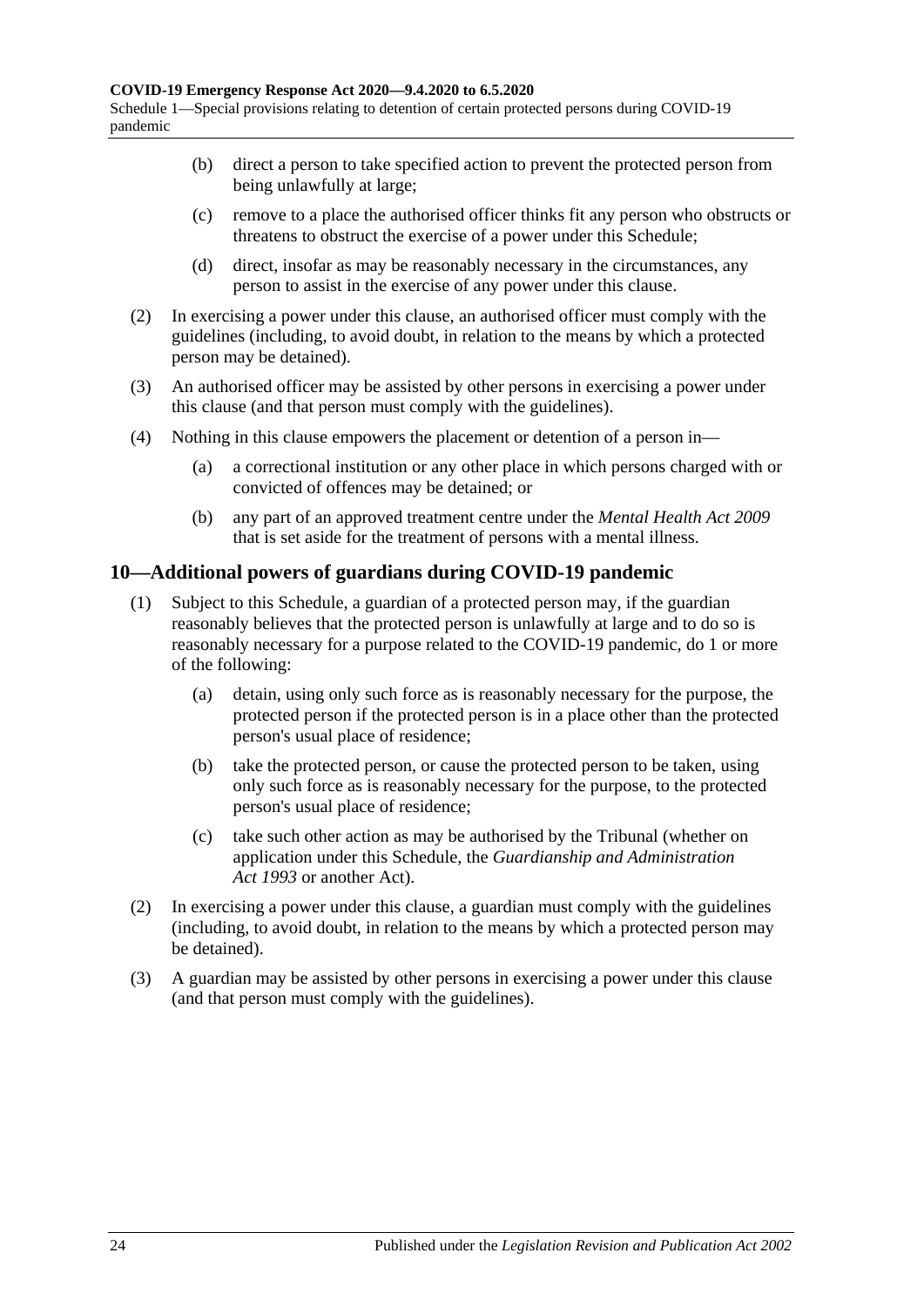## <span id="page-24-0"></span>**11—Certain persons at prescribed premises may detain protected persons during COVID-19 pandemic**

- <span id="page-24-3"></span><span id="page-24-2"></span>(1) Subject to this Schedule, a prescribed person in respect of premises at which a protected person usually resides may—
	- (a) with the approval of the guardian of the protected person, or on the authorisation of the Authorising Officer or the Tribunal, take such steps as may be reasonably necessary to detain the protected person at those premises; and
	- (b) take such other action as may be authorised by the Authorising Officer or Tribunal under this Schedule.
- (2) Despite [subclause](#page-24-2) (1), a prescribed person in respect of premises at which a protected person usually resides may detain the protected person at those premises for such period (not exceeding 48 hours) as may be necessary—
	- (a) to contact the guardian of the protected person to obtain approval to detain the protected person; or
	- (b) to apply to the Authorising Officer or Tribunal for authorisation to detain the protected person; or
	- (c) to apply to the Tribunal for advice, direction or approval under [clause](#page-27-0) 18,

and the period for which a protected person can be detained under this subclause ceases on such action occurring.

- (3) In exercising a power under this clause, a prescribed person must comply with the guidelines (including, to avoid doubt, in relation to the means by which a protected person may be detained).
- (4) A prescribed person may be assisted by other persons in exercising a power under this clause (and that person must comply with the guidelines).
- (5) In this clause—

*prescribed person*, in relation to premises at which a protected person usually resides, means—

- (a) the person in charge of the operation of the premises; or
- (b) any other person prescribed by the regulations for the purposes of this paragraph.

## <span id="page-24-1"></span>**12—Detention of protected persons where no guardian**

- (1) This clause applies in relation to a protected person who is not under the guardianship of a guardian.
- (2) The Authorising Officer may, on an application under this clause, if satisfied that to do so is appropriate for a purpose related to the COVID-19 pandemic, authorise 1 or more of the following:
	- (a) the detention of a protected person;
	- (b) such other action as the Authorising Officer considers appropriate in the circumstances.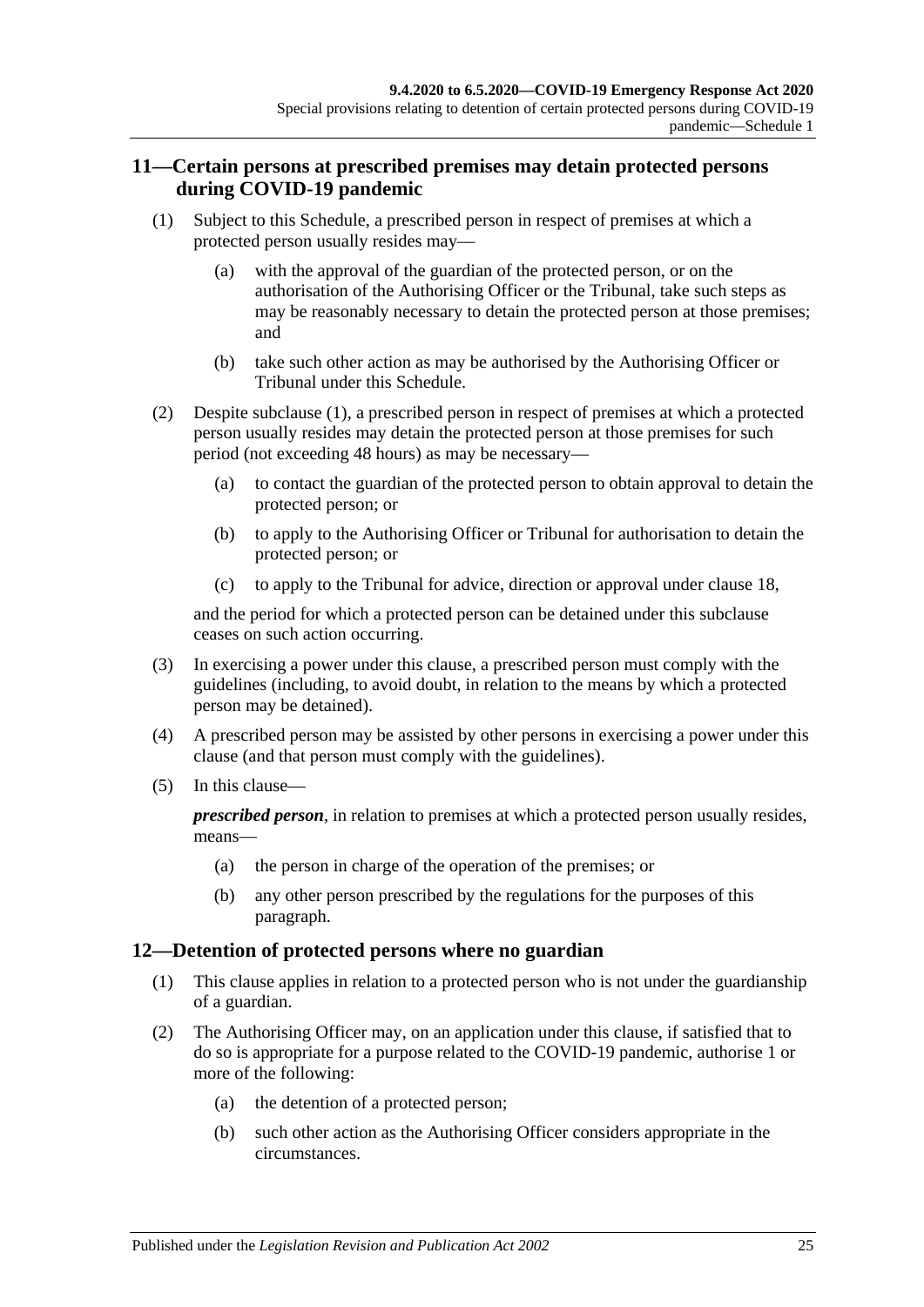Schedule 1—Special provisions relating to detention of certain protected persons during COVID-19 pandemic

- (3) An authorisation under this clause—
	- (a) must be by written instrument; and
	- (b) may be conditional or unconditional; and
	- (c) may be varied or revoked by the Authorising Officer.
- (4) An authorisation under this clause must not be inconsistent with the guidelines (including, to avoid doubt, in relation to the means by which a protected person may be detained).

#### <span id="page-25-0"></span>**13—Duration of detention period**

- (1) Subject to an order of the Tribunal or a direction of the Authorising Officer to the contrary, the maximum period for which a protected person can be detained under this Schedule is 28 days.
- (2) The period for which a protected person can be detained under this Schedule will be taken to cease—
	- (a) in the case where the Authorising Officer gives a direction under [clause](#page-21-2) 6(1)—forthwith or on the day specified in the notice (as the case requires); or
	- (b) if the guardian of the protected person withdraws their approval in relation to a detention under clause  $11(1)(a)$ —on the day approval is withdrawn; or
	- (c) in the case where the Authorising Officer gives a direction under [clause](#page-24-1) 12—28 days after the protected person is detained or such earlier day as may be specified by the Authorising Officer under that clause; or
	- (d) in the case where the Authorising Officer orders the period to cease under [clause](#page-26-0) 15 or [16—](#page-26-1)on the day so ordered; or
	- (e) in the case where the Tribunal orders the period to cease—on the day so ordered; or
	- (f) in any other case—28 days after the protected person is detained.
- (3) Nothing in this Schedule authorises the detention of a protected person after the day on which the period for which a protected person is detained ceases in accordance with this clause.

#### <span id="page-25-2"></span><span id="page-25-1"></span>**14—Extension of detention period and other orders by Tribunal**

- (1) The Tribunal may, on an application under this clause, by order, authorise the period for which a protected person is detained under this Schedule to be extended by a specified period.
- (2) The Tribunal may, in relation to an order under [subclause](#page-25-2) (1), by order, authorise the persons from time to time involved in the care of the protected person during the extended period to use such force as may be reasonably necessary for the purpose of ensuring the proper medical or dental treatment, day-to-day care and wellbeing of the protected person.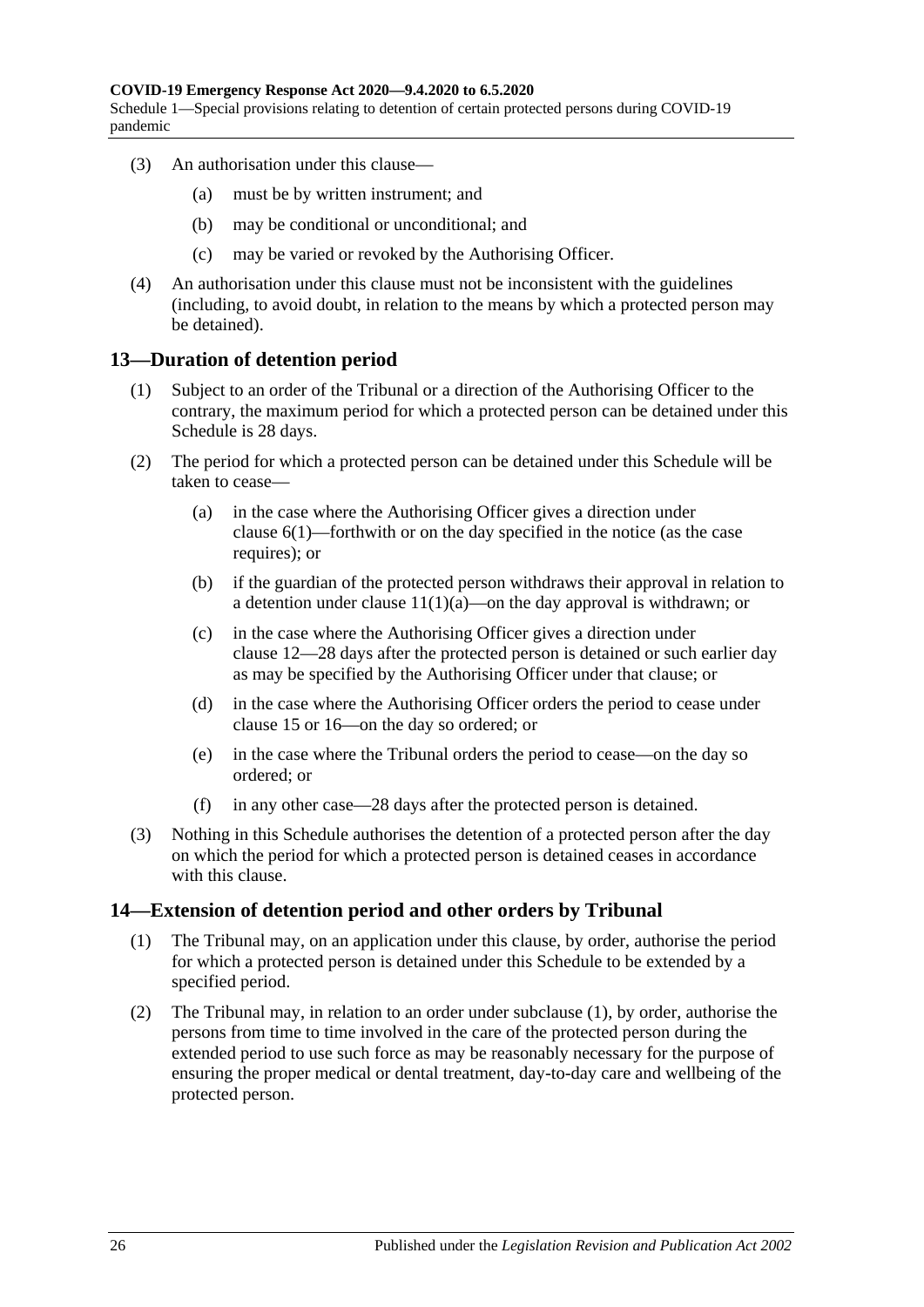## <span id="page-26-0"></span>**15—Periodic review of detention by Authorising Officer**

- (1) The Authorising Officer must review the detention of a protected person under this Schedule if the period for which the protected person may be so detained is extended under [clause](#page-25-1) 14 for a period exceeding 28 days.
- (2) On completion of a review, the Authorising Officer must order the period for which a protected person is detained to cease if the Authorising Officer is not satisfied that there are proper grounds for the detention of the protected person to continue.

## <span id="page-26-1"></span>**16—Review by Authorising Officer on application of aggrieved person**

- (1) A person who is aggrieved by a decision to detain a protected person under this Schedule (not being a decision of the Authorising Officer or the Tribunal) is entitled to a review of the circumstances involved in the detention of the protected person.
- (2) An application for review—
	- (a) must be made in a manner and form determined by the Authorising Officer; and
	- (b) must be made within the period determined by the Authorising Officer.
- (3) The Authorising Officer may conduct a review under this clause in any manner that the Authorising Officer considers appropriate.
- (4) On completion of a review under this clause, the Authorising Officer may confirm, vary or reverse the decision under review (including by ordering the period for which a protected person is detained to cease).
- (5) The regulations may make further provision in respect of a review under this clause (including, to avoid doubt, by limiting the kinds of decisions that may be the subject of an application for review).

## <span id="page-26-2"></span>**17—Review of decisions by Tribunal**

- <span id="page-26-3"></span>(1) Subject to this clause, the Tribunal is, by force of this clause, conferred with jurisdiction to deal with matters consisting of the review of the following decisions (*reviewable decisions*):
	- (a) a decision of a prescribed person to detain a protected person under [clause](#page-24-0) 11, or a decision of a guardian under that clause to grant approval to detain a protected person;
	- (b) a decision of the Authorising Officer under [clause](#page-24-1) 12;
	- (c) any other decision of a kind prescribed by the regulations.
- (2) However, a decision referred to in [subclause](#page-26-3)  $(1)(a)$  will only be taken to be a reviewable decision if a review under [clause](#page-26-1) 16 has been conducted in respect of the decision.
- (3) An application for review of a reviewable decision may be made to the Tribunal by a person or persons prescribed by the regulations for the purposes of this subclause.
- (4) An application must be made within 7 days after the applicant receives notice of the results of the relevant review under [clause](#page-26-1) 16 (or such longer period as the Tribunal may allow).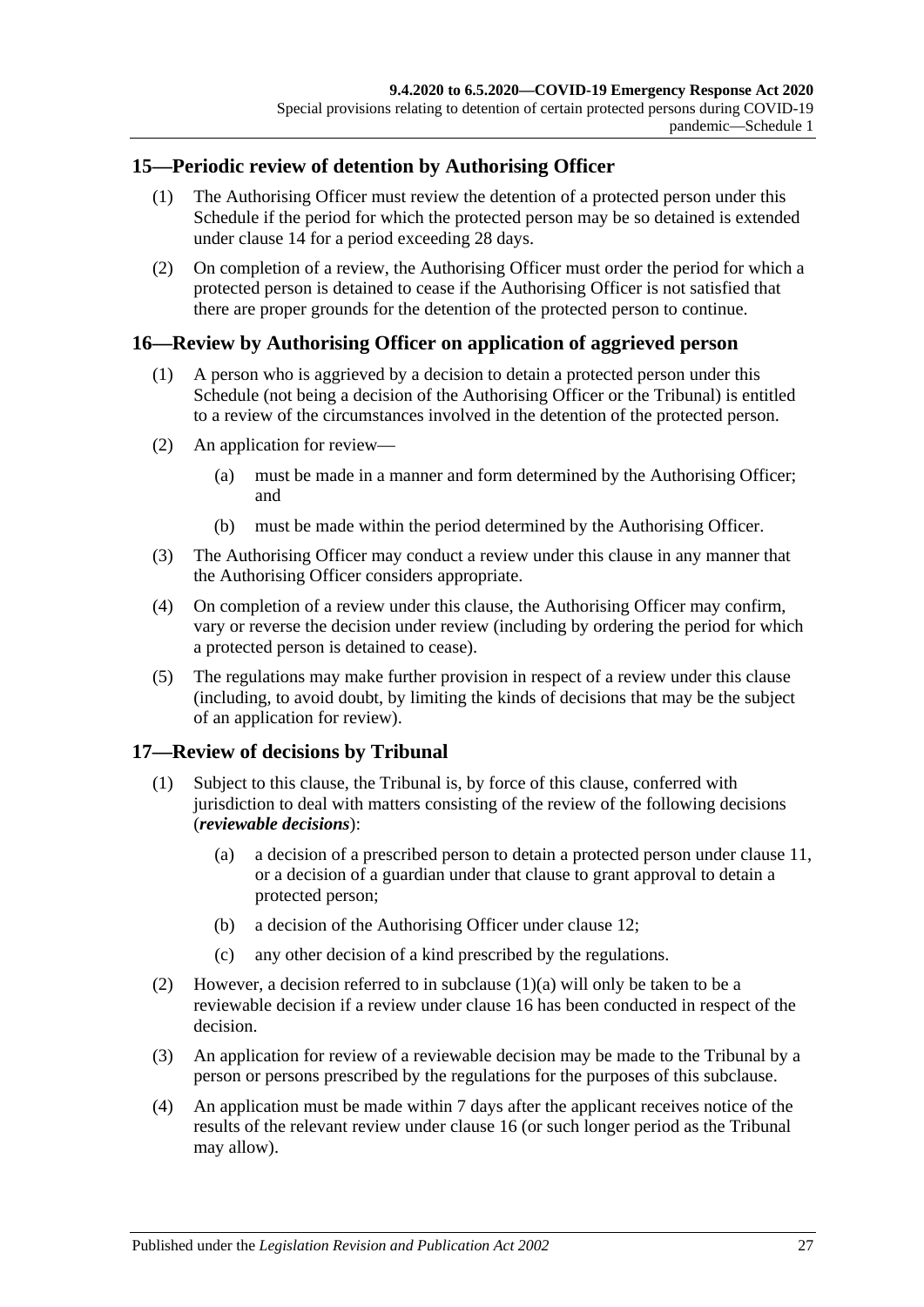Schedule 1—Special provisions relating to detention of certain protected persons during COVID-19 pandemic

#### <span id="page-27-0"></span>**18—Tribunal may give advice, direction or approval**

- (1) The Authorising Officer, a guardian or a prescribed person in relation to prescribed premises may apply to the Tribunal for advice or direction—
	- (a) on the exercise of powers under this Schedule; or
	- (b) as to the scope of those powers; or
	- (c) for approval to the taking of any action for which the approval of the Tribunal is required.
- (2) An application under this clause—
	- (a) need not be served on any person; and
	- (b) may be determined by the Tribunal in the absence of any person who may be affected by the Tribunal's decision,

unless the Tribunal directs otherwise.

(3) A direction given by the Tribunal under this clause is binding on the applicant.

#### <span id="page-27-1"></span>**19—Offence to remove protected person from place of detention etc**

A person who, without reasonable excuse, removes a protected person who is being detained in any place under this Schedule from that place, or aids or abets the protected person to leave that place, is guilty of an offence.

Maximum penalty: \$10 000.

Expiation fee: \$1 000.

# <span id="page-27-2"></span>**Schedule 2—Temporary modification of particular State laws Part 1—***Emergency Management Act 2004*

#### <span id="page-27-3"></span>**1—Modification of** *Emergency Management Act 2004*

The *[Emergency Management Act](http://www.legislation.sa.gov.au/index.aspx?action=legref&type=act&legtitle=Emergency%20Management%20Act%202004) 2004* applies with the following modifications:

(a) section 17(2)—after "must" insert:

, as soon as practicable,

(b) section 17(3)(b)—after "identity card" insert:

, if one has been issued in accordance with subsection (2) or, if such an identity card has not yet been issued, with such other proof of the person's appointment as an authorised officer as the State Co-ordinator may determine

(c) section 25(2)—after "but subject to" insert:

this section and

- (d) section  $25(2)(a)$ —delete "(using such force as is necessary)"
- (e) section 25(3)—delete subsection (3) and substitute: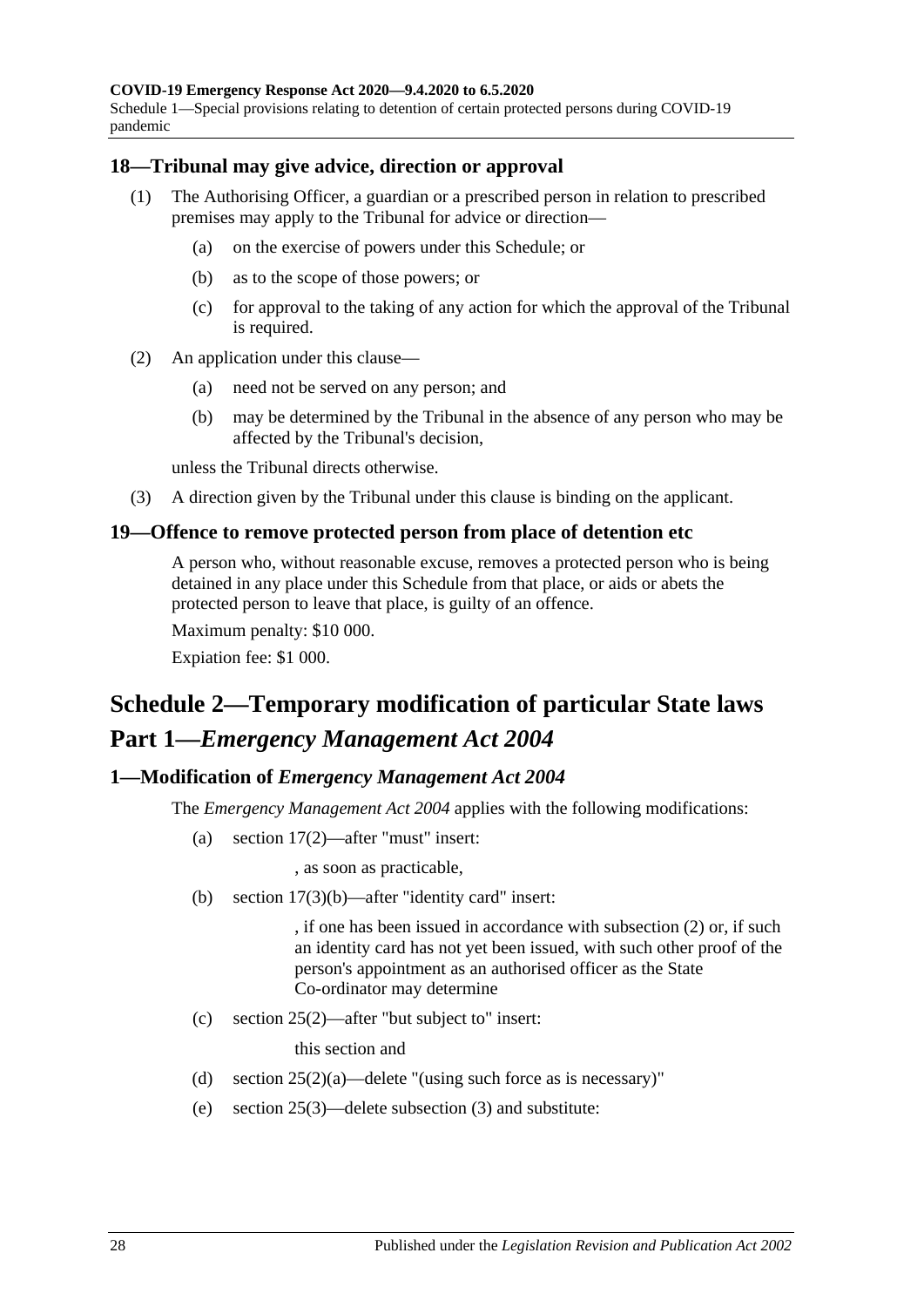- <span id="page-28-0"></span>(3) The State Co-ordinator (or a delegate of the State Co-ordinator) may give a direction or make a requirement under this section that applies to persons generally throughout the State.
- (4) A direction or requirement of a kind referred to in [subsection](#page-28-0) (3) must be published on a website determined by the State Co-ordinator within 24 hours after it is given or made.
- (5) For the avoidance of doubt—
	- (a) the State Co-ordinator or an authorised officer may exercise or discharge a power or function under this section even if to do so would contravene another law of the State; and
	- (b) the State Co-ordinator or an authorised officer may use such force as is reasonably necessary in the exercise or discharge of a power or function under this section or in ensuring compliance with a direction or requirement under this section; and
	- (c) a direction or requirement given or imposed by the State Co-ordinator or an authorised officer under this section may do any of the following:
		- (i) it may apply to a person, or a class of persons, or in respect of any place or during any period;
		- (ii) it may require or allow a person or a class of persons to act in contravention of another law of the State;
		- (iii) it may affect the lawful rights or obligations of any person or class of persons;
	- (d) a direction or requirement may be issued in the form of a written instrument or in any other form (including, without limitation, orally, by SMS or email).
- (6) If a direction applies to a class of persons or applies in respect of any place or during any period, the State Co-ordinator, or an authorised officer, may exempt (conditionally or unconditionally) any person or class of persons from the direction.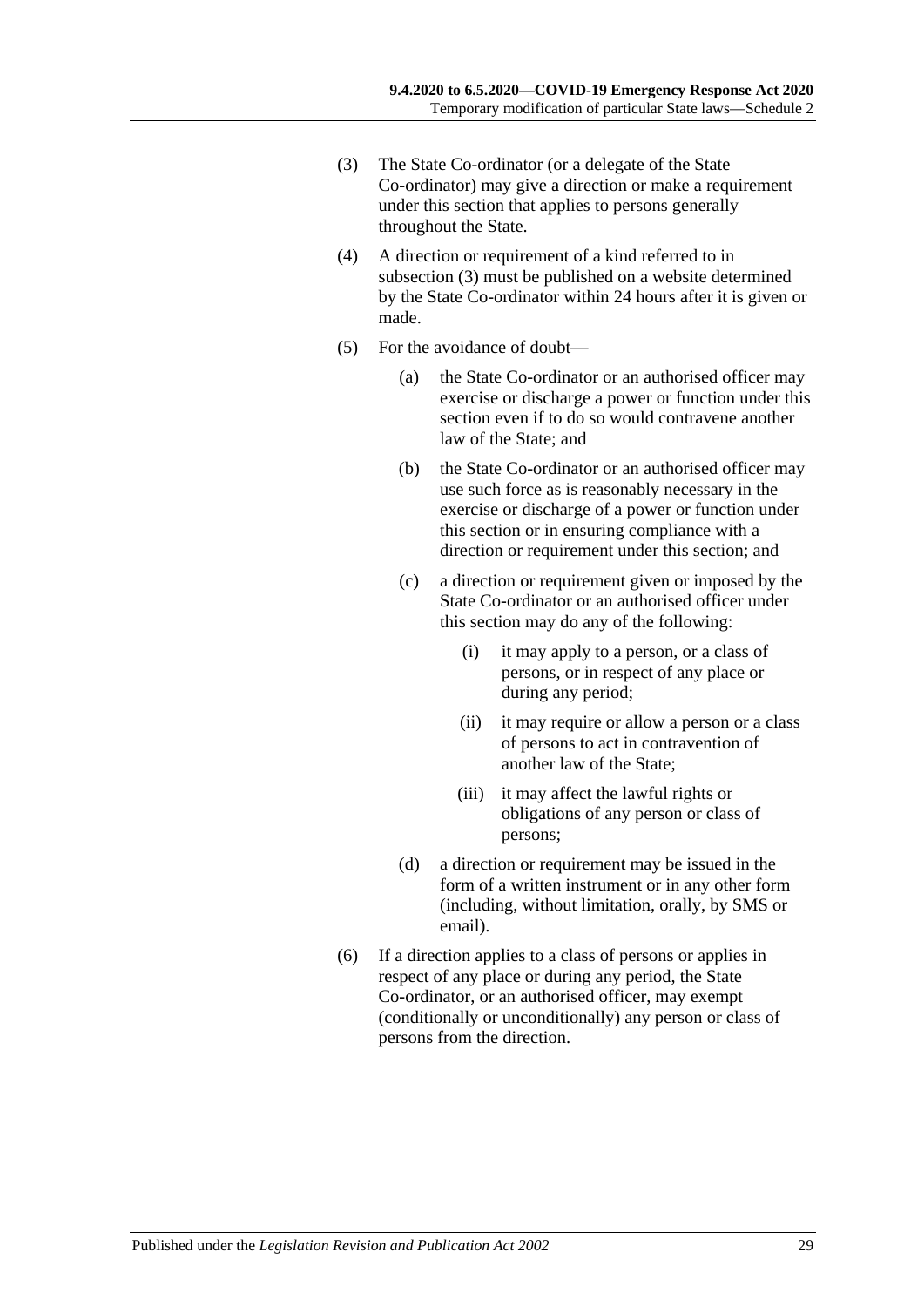- (7) The State Co-ordinator must consider the advice of the Chief Public Health Officer before exercising or discharging a power or function under this section that would (conditionally or unconditionally) authorise authorised officers, or authorised officers of a particular class, to provide, direct, require or allow the provision of health goods or services or a particular class of such goods or services.
- (f) after section 26A insert:

#### **26B—No obligation on persons to maintain secrecy**

No obligation to maintain secrecy or other restriction on the disclosure of information applies to a person who is required to disclose information by a direction or requirement issued under section 25, except an obligation or restriction designed to keep the identity of an informant secret.

(g) section 28(1)—after the penalty provision insert:

Expiation fee:

- (a) in the case of a natural person—\$1 000; or
- (b) in the case of a body corporate—\$5 000.

# **Part 2—***Environment Protection Act 1993*

#### <span id="page-29-0"></span>**2—Modification of** *Environment Protection Act 1993*

Section 71A of the *[Environment Protection Act](http://www.legislation.sa.gov.au/index.aspx?action=legref&type=act&legtitle=Environment%20Protection%20Act%201993) 1993* applies with the following modification:

Section 71A(b)—delete paragraph (b) and substitute:

- (b) in any other case—
	- (i) in cash; or
	- (ii) by way of electronic funds transfer to a bank account or credit card account; or
	- (iii) in a manner prescribed by regulation.

## **Part 3—***Parliamentary Committees Act 1991*

#### <span id="page-29-1"></span>**3—Modification of** *Parliamentary Committees Act 1991*

<span id="page-29-2"></span>Part 6 Division 1 of the *[Parliamentary Committees Act](http://www.legislation.sa.gov.au/index.aspx?action=legref&type=act&legtitle=Parliamentary%20Committees%20Act%201991) 1991* applies with the following modification:

After section 16A insert:

#### **16AA—Public works—COVID-19 pandemic**

- (1) Section 16A(2) does not apply to a public work—
	- (a) if the Governor has, by proclamation, on the recommendation of a Minister, declared that section 16A(2) does not apply to the work; or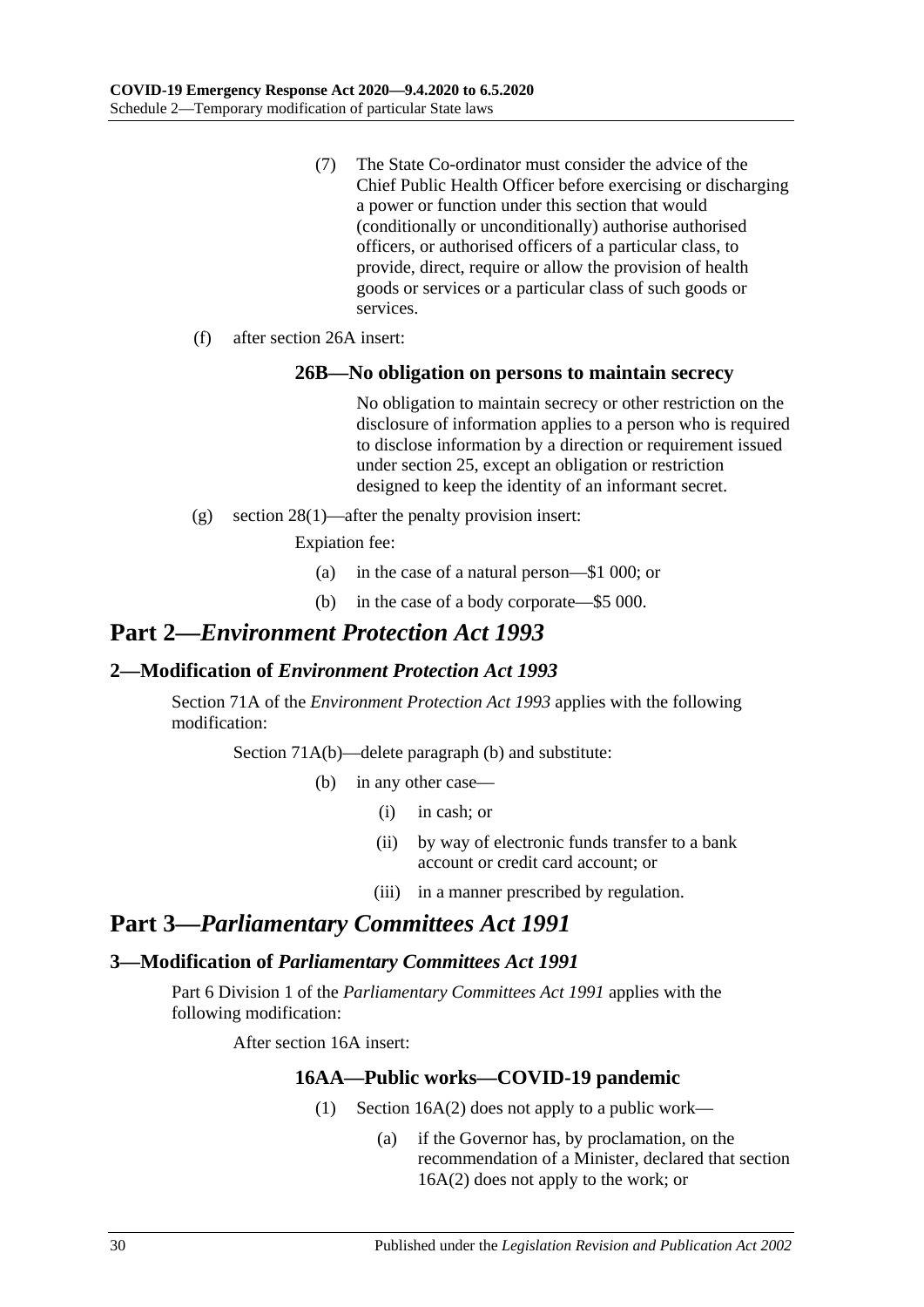- $(h)$  if—
	- (i) a Minister has advised the Public Works Committee that they are satisfied that the public work is a prescribed public work; and
	- (ii) not less than 5 days has elapsed since the Committee completed its inquiry in relation to the public work; and
	- (iii) no final report of the Committee relating to the public work has been presented to its appointing House or published under [subsection](#page-30-0)  $(4)$ .
- (2) A Minister may only make a recommendation to the Governor for the purposes of [subsection](#page-29-2)  $(1)(a)$  if the Minister is satisfied that—
	- (a) the public work is a prescribed public work; and
	- (b) the Public Works Committee has not inquired, or will not be able to inquire, into the work, or has not reported, or will not be able to report, on the work, as required by section 16A(2) within an appropriate timeframe.
- (3) Despite section 16A, a contract may be awarded in relation to a public work that a Minister is satisfied is a prescribed public work without the Public Works Committee having inquired into the work (but nothing in this subsection permits commencement of construction of the public work).
- <span id="page-30-0"></span>(4) Section 17(7) does not apply to the Public Works Committee and that Committee may, at any time after it adopts an interim or final report—
	- (a) present the report to the Speaker of the House of Assembly; and
	- (b) the Speaker of the House of Assembly may, after consultation with the Committee, authorise the publication of the report prior to its presentation to the House of Assembly.
- (5) In this section—

*prescribed public work* means a public work that is necessary as a result of circumstances brought about by the COVID-19 pandemic (or as a result of any measures taken to address the COVID-19 pandemic) or to provide economic stimulus during and after the COVID-19 pandemic.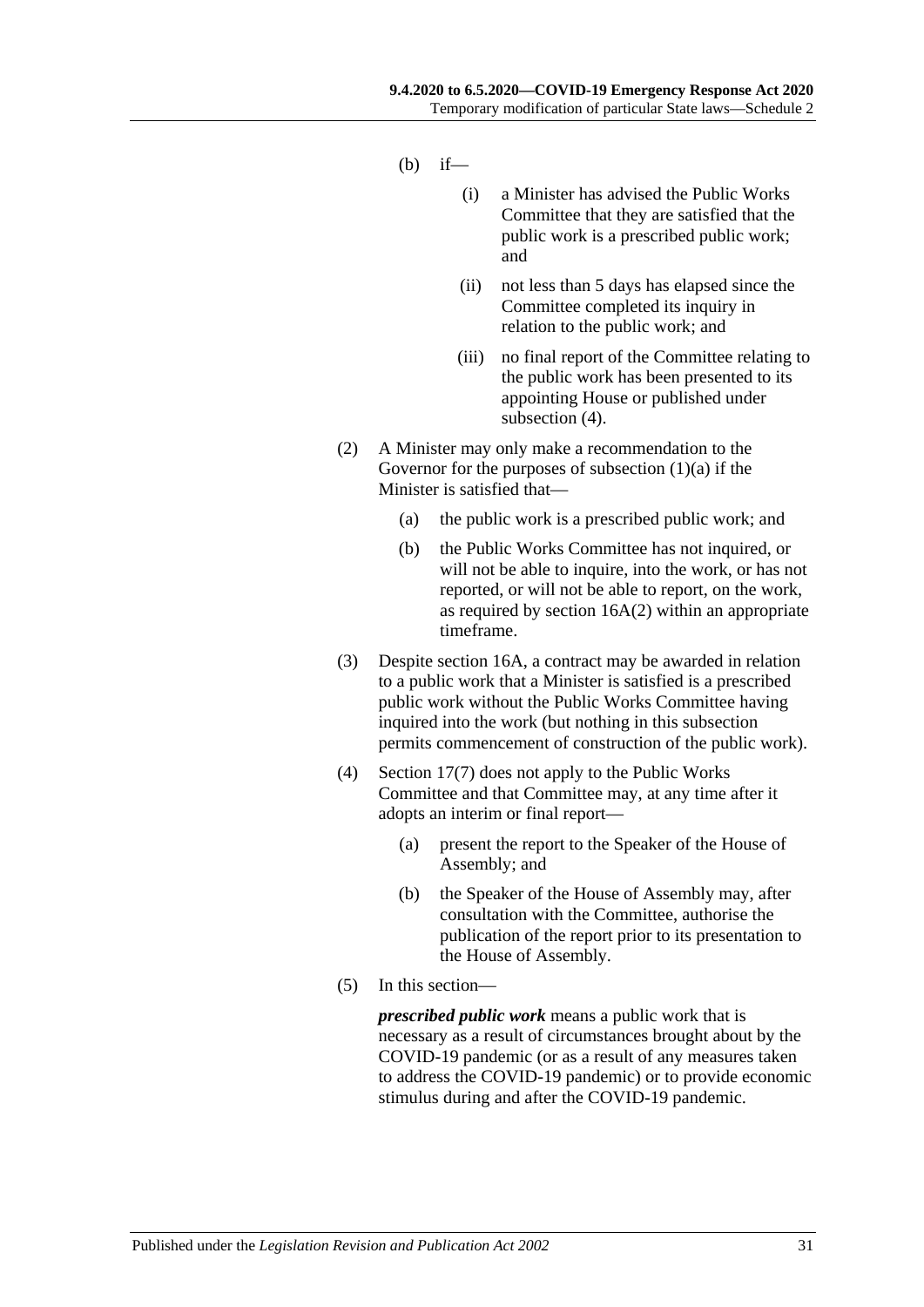# **Part 4—***Public Finance and Audit Act 1987*

## <span id="page-31-0"></span>**4—Modification of** *Public Finance and Audit Act 1987*

Section 12 of the *[Public Finance and Audit Act](http://www.legislation.sa.gov.au/index.aspx?action=legref&type=act&legtitle=Public%20Finance%20and%20Audit%20Act%201987) 1987* applies with the following modification:

Section 12(2)(a)—delete "three per cent" and substitute:

ten per cent

## **Part 5—***South Australian Public Health Act 2011*

## <span id="page-31-1"></span>**5—Modification of** *South Australian Public Health Act 2011*

The *[South Australian Public Health Act](http://www.legislation.sa.gov.au/index.aspx?action=legref&type=act&legtitle=South%20Australian%20Public%20Health%20Act%202011) 2011* applies with the following modifications:

- (a) section 66—after subsection (2) insert:
	- (2a) A direction or requirement under subsection (1) or (2) may be issued in the form of a written instrument or in any other form (including, without limitation, orally, by SMS or email).
- (b) section 73(8a)—delete "48" and substitute:

72

(c) section 74(3a)—delete "48" and substitute:

72

- (d) section 75(3a)—delete "48" and substitute: 72
- (e) section 77(3a)—delete "48" and substitute:

#### 72

- (f) section 77—after subsection (5) insert:
	- (5a) For the purposes of giving effect to an order made under this section in respect of a person, the Chief Public Health Officer or an authorised person may—
		- (a) apprehend and take the person to the place at which the person is to be detained under the order; and
		- (b) restrain the person and otherwise use force in relation to the person as reasonably required in the circumstances; and
		- (c) be assisted by such persons as may be necessary or desirable in the circumstances.
- (g) section  $77(6)(b)(i)$ —delete "48" and substitute:

72

(h) section 77(8a)—delete "48" and substitute: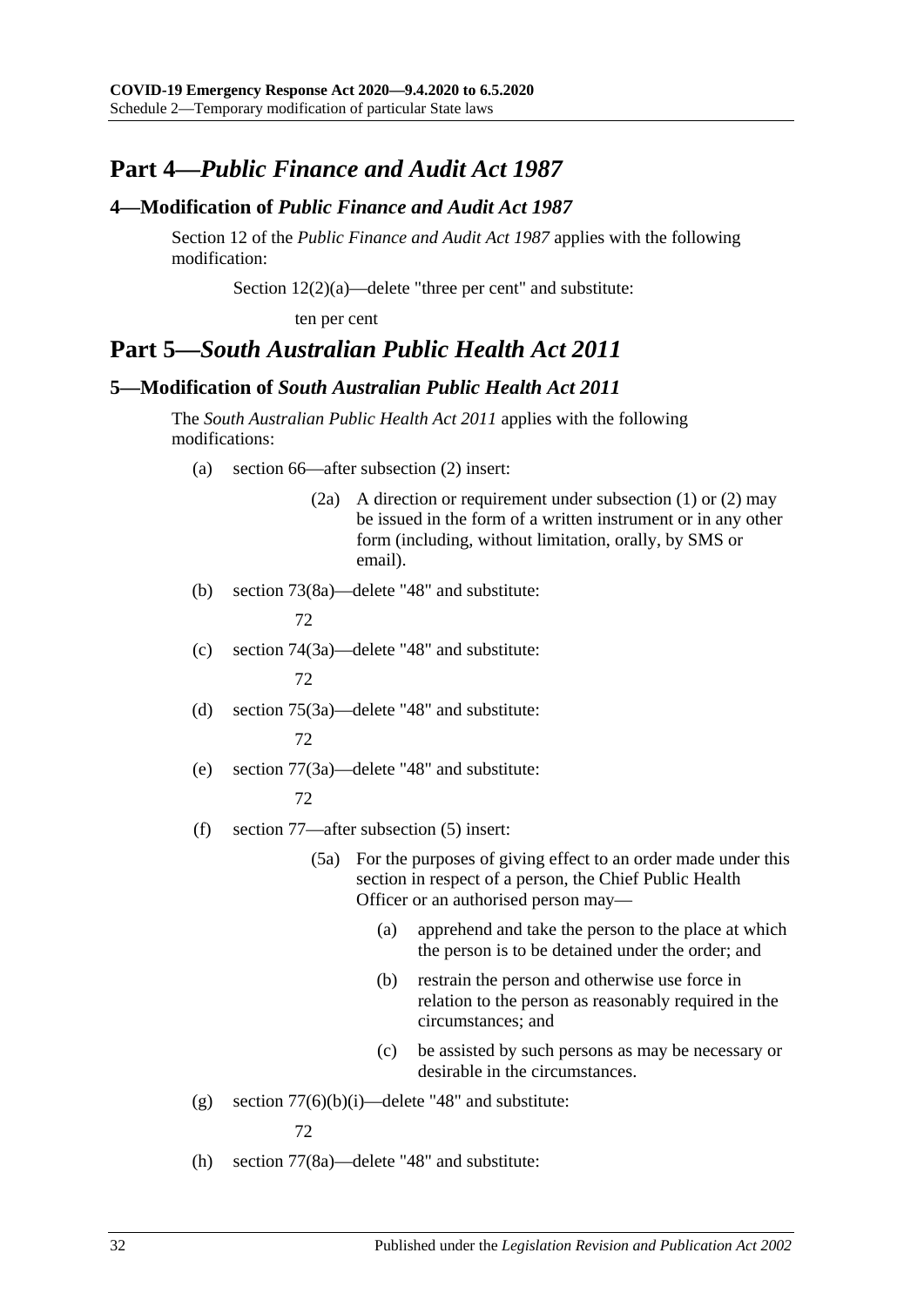72

(i) section 77(8b)(a)—delete "48" and substitute:

72

- (j) section 77—after subsection (14) insert:
	- (15) In this section—

#### *authorised person* means—

- (a) a police officer; or
- (b) a person authorised by the Chief Public Health Officer to act as an authorised person under this section.
- (k) section 99(2)—after paragraph (i) insert:
	- (ia) disclosing information in accordance with an authorisation of the Chief Public Health Officer; or

# <span id="page-32-0"></span>**Schedule 3—Related amendments Part 1—Related amendments to** *Emergency Management Act 2004*

## <span id="page-32-1"></span>**1—Amendment of section 32—Protection from liability**

Section 32(1)(b)—delete "of any direction or requirement given or imposed" and substitute:

> , or purported carrying out, of any direction or requirement given or imposed, or purportedly given or imposed,

#### <span id="page-32-2"></span>**2—Insertion of section 32A**

After section 32 insert:

#### **32A—COVID-19—Crown immunity**

Despite any other provision of this Act, or any other Act or law, no liability attaches to the Crown in respect of—

- (a) any acts or omissions in connection with—
	- (i) the exercise or discharge, or purported exercise or discharge, of a power or function under this Act; or
	- (ii) the carrying out, or purported carrying out, of any direction or requirement given or imposed, or purportedly given or imposed, in accordance with this Act; or
- (b) any failure to exercise or discharge a power or function under this Act,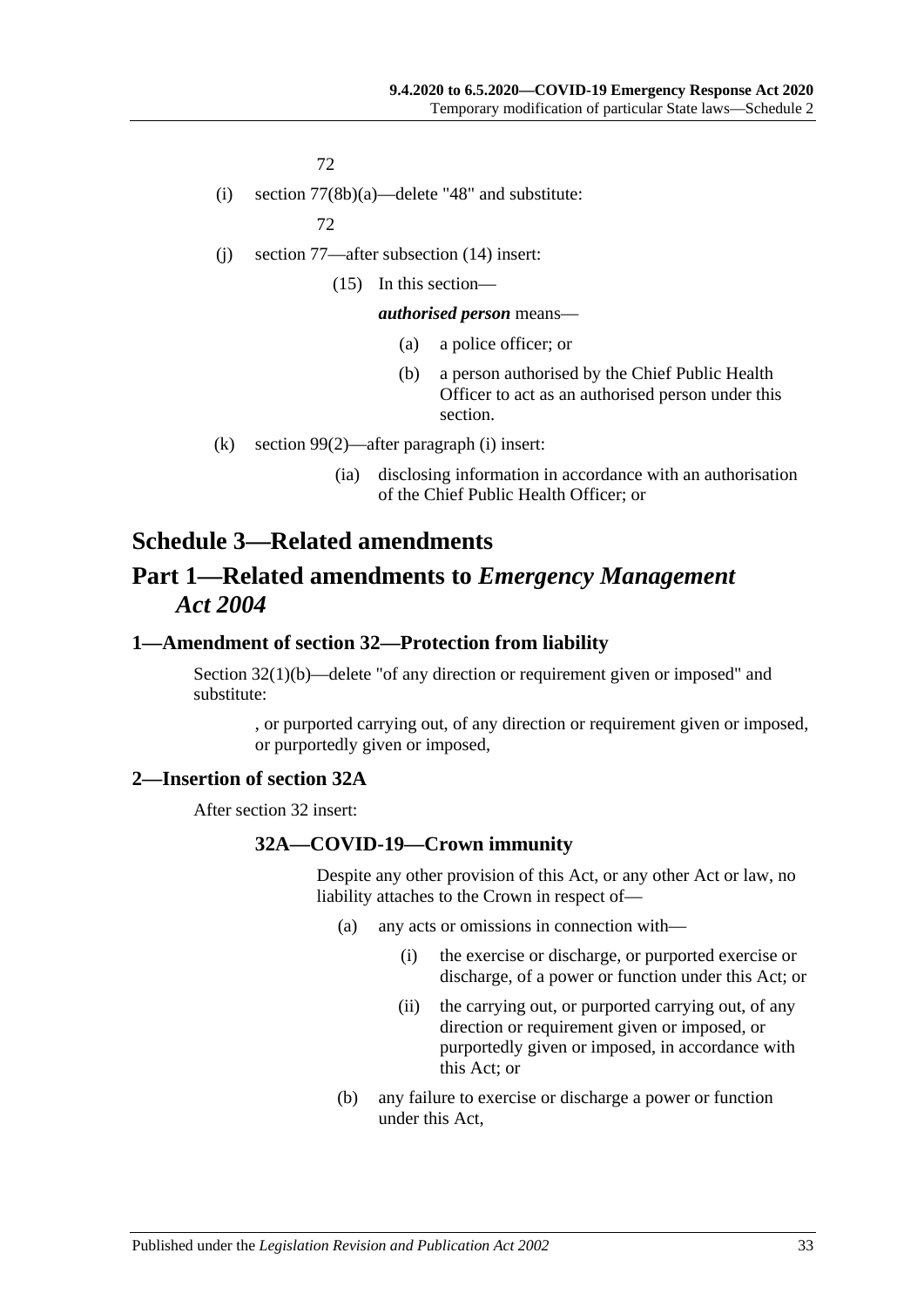in relation to the outbreak of the human disease named COVID-19 within South Australia (whether the relevant acts or omissions or failure occurred before or after the commencement of this section).

# **Part 2—Related amendments to** *Payroll Tax Act 2009*

## <span id="page-33-0"></span>**3—Amendment of Schedule 2—South Australia specific provisions**

<span id="page-33-3"></span><span id="page-33-2"></span>Schedule 2 Part 3 Division 3—after clause 17 insert:

#### **17A—JobKeeper Payment**

- (1) Subject to [subclause](#page-33-2) (2), wages paid or payable by an employer to an employee that are subsidised by the JobKeeper payment are exempt wages.
- (2) The exemption under [subclause](#page-33-3) (1) does not apply to any part of wages paid or payable to an employee that are not subsidised by the JobKeeper payment.
- <span id="page-33-4"></span>(3) This clause expires on the day on which the JobKeeper payment ceases.
- (4) The Treasurer must, as soon as reasonably practicable after becoming aware of the cessation of the JobKeeper payment, publish a notice in the Gazette specifying the date on which the JobKeeper payment ceased (and that date will be taken to be the day on which the JobKeeper payment ceased for the purposes of [subclause](#page-33-4) (3)).
- (5) In this clause—

*JobKeeper payment* means the fortnightly wage subsidy announced by the Prime Minister on 30 March 2020 due to the COVID-19 pandemic to employers for the purposes of employers continuing to pay their employees.

# **Part 3—Amendment of** *South Australian Public Health Act 2011*

#### <span id="page-33-1"></span>**4—Insertion of section 103A**

After section 103 insert:

#### **103A—COVID-19—Crown immunity**

Despite any other provision of this Act or any other Act or law, no liability attaches to the Crown in respect of—

- (a) any acts or omissions in connection with—
	- (i) the performance, exercise or discharge, or purported performance, exercise or discharge, of a function, power or duty under this Act; or
	- (ii) the carrying out, or purported carrying out, of any order, requirement or direction given or imposed, or purportedly given or imposed, in accordance with this Act; or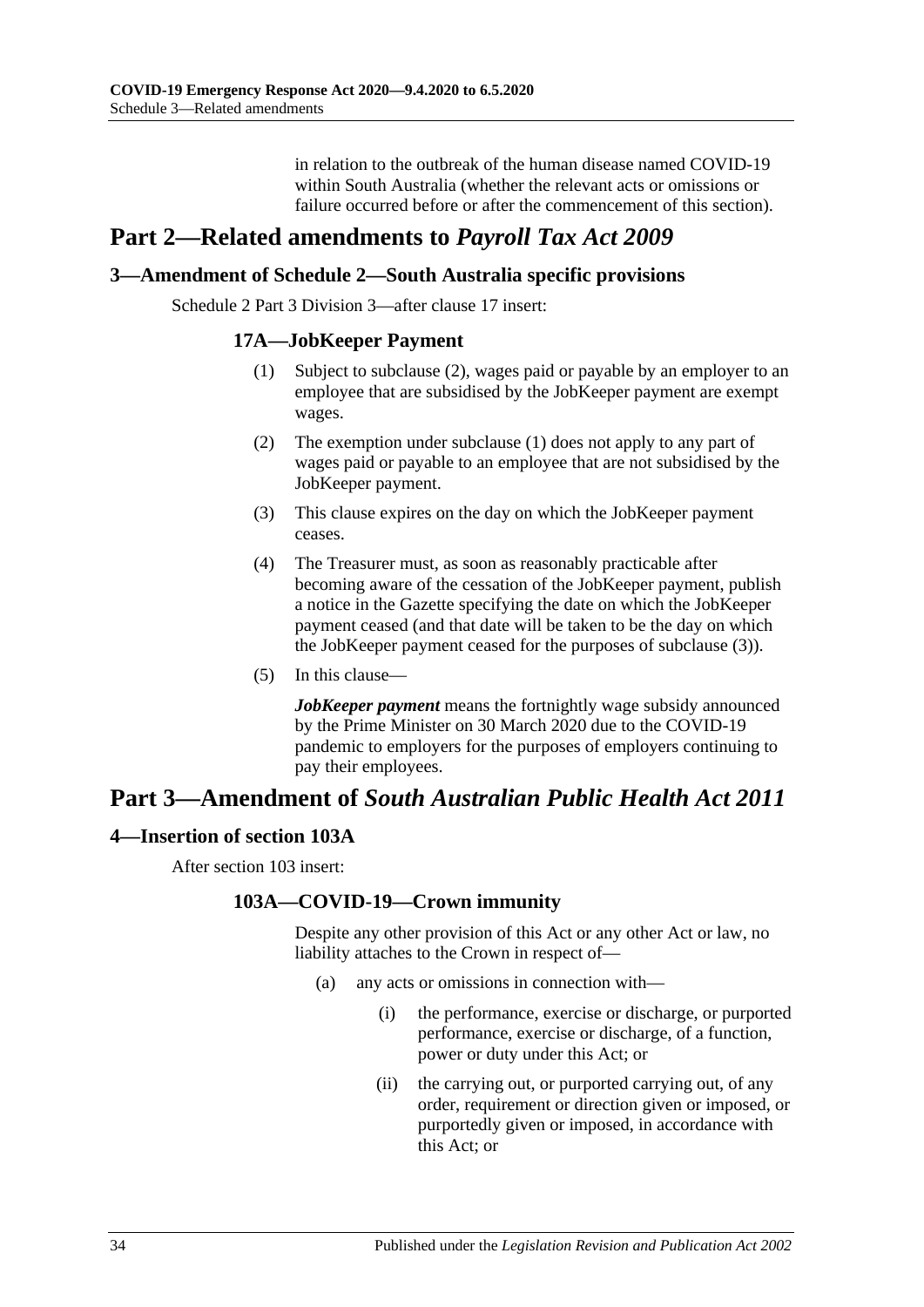(b) any failure to exercise or discharge a function, power or duty under this Act,

in relation to the outbreak of the human disease named COVID-19 within South Australia (whether the relevant acts or omissions or failure occurred before or after the commencement of this section).